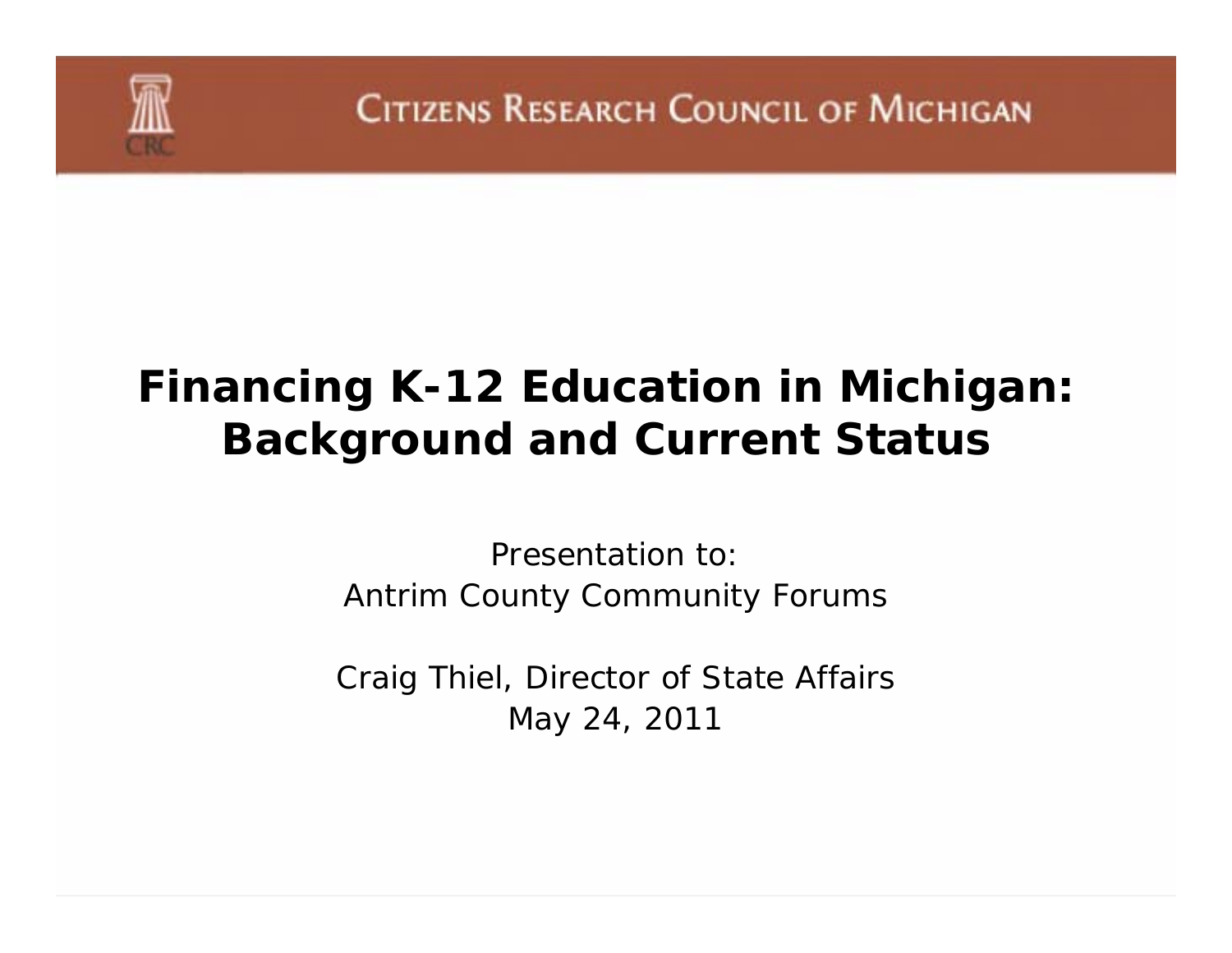## **About The Citizens Research Council**

- Founded in 1916
- Statewide
- •Nonpartisan
- •Private not-for-profit
- $\bullet$  Promotes sound policy for state and local governments through factual research
- $\bullet$  Relies on charitable contributions from Michigan foundations, businesses, organizations, and individuals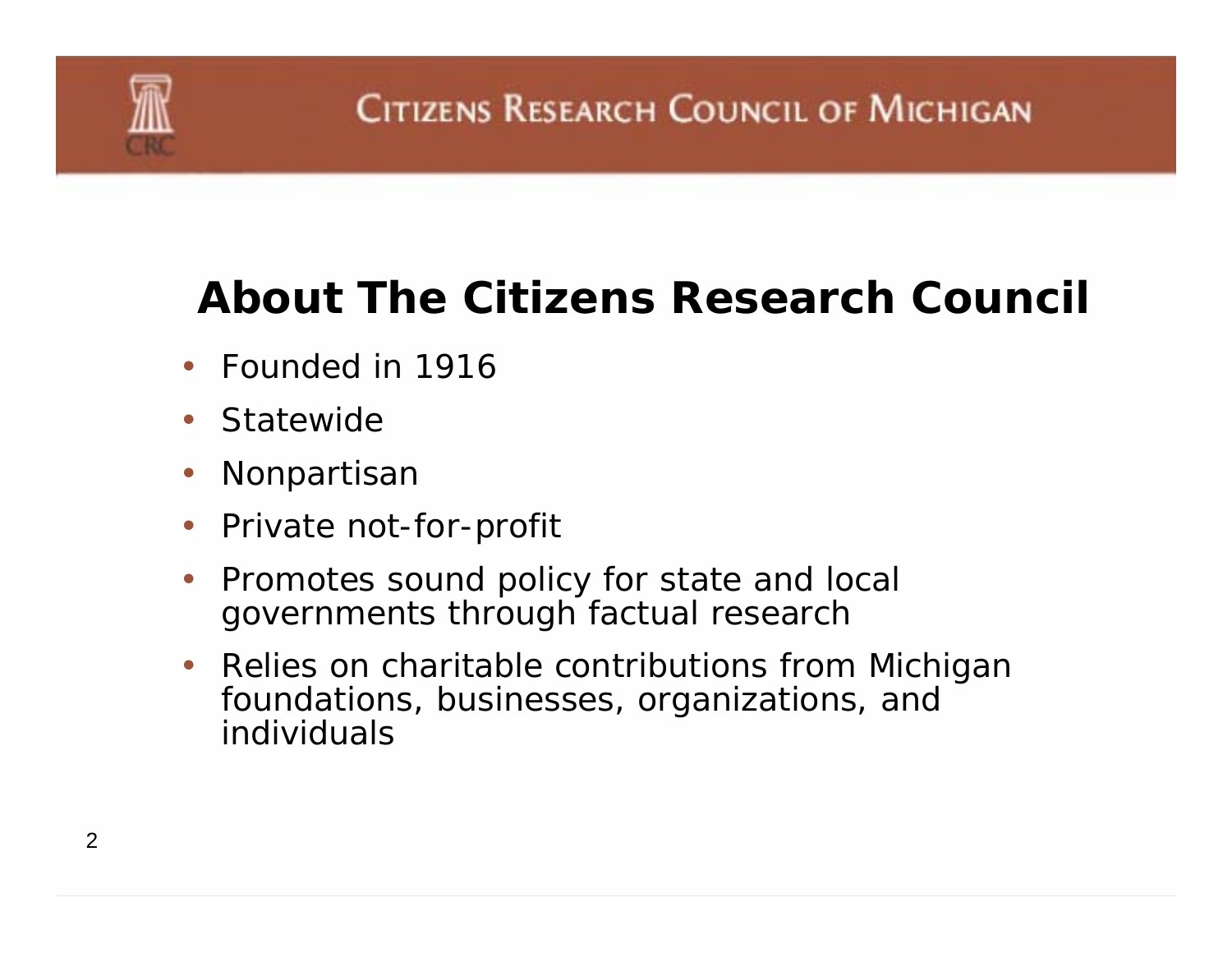

# **School Funding Background**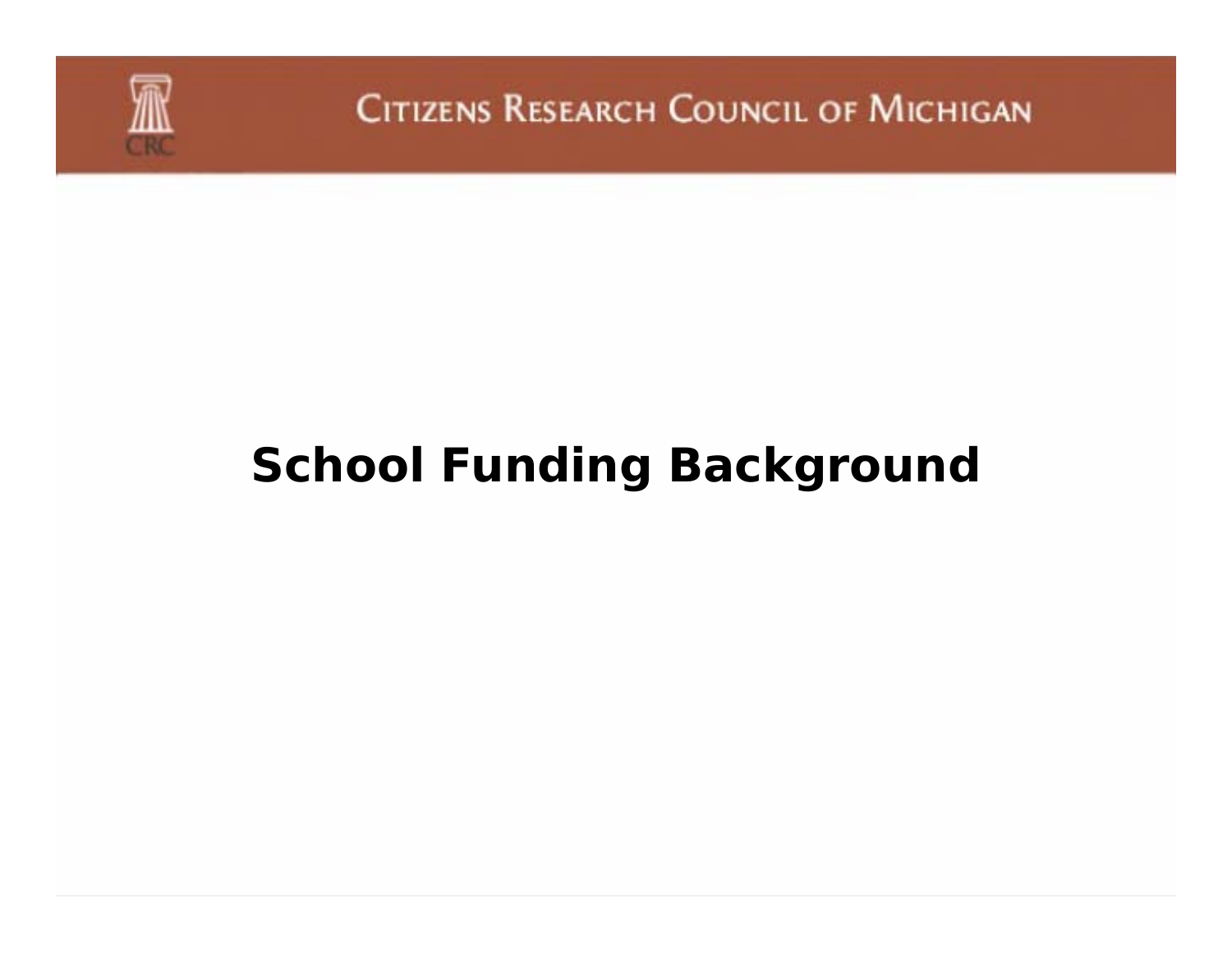## **School Finances Before Reform***Pre-Proposal A of 1994*

- 80 percent of K-12 revenue raised locally through property tax
	- Local voters choose spending level through property tax elections
	- School property taxes were rising faster than inflation and income resulting in pressure to reform
- "District power equalization" used to distribute state aid, but richest one-third of districts received no aid
	- Rich districts greatly outspent poor districts, often with lower tax rates
- Kalkaska schools close in March of 1993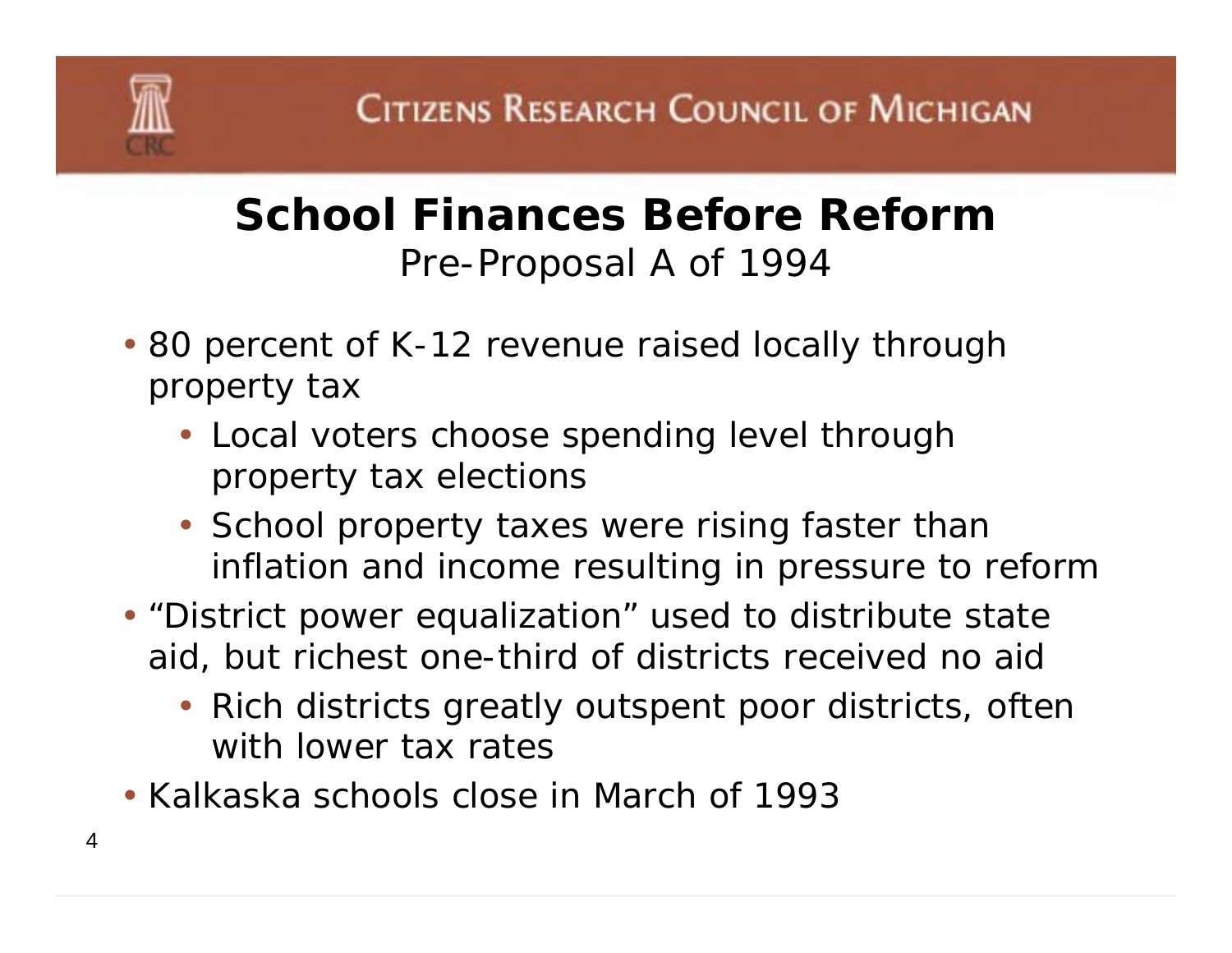# **Rich Schools Out Spent Poor Schools More Than 3 to 1 In FY1994**



5

Source: Office of Revenue and Tax Analysis, Michigan Department of Treasury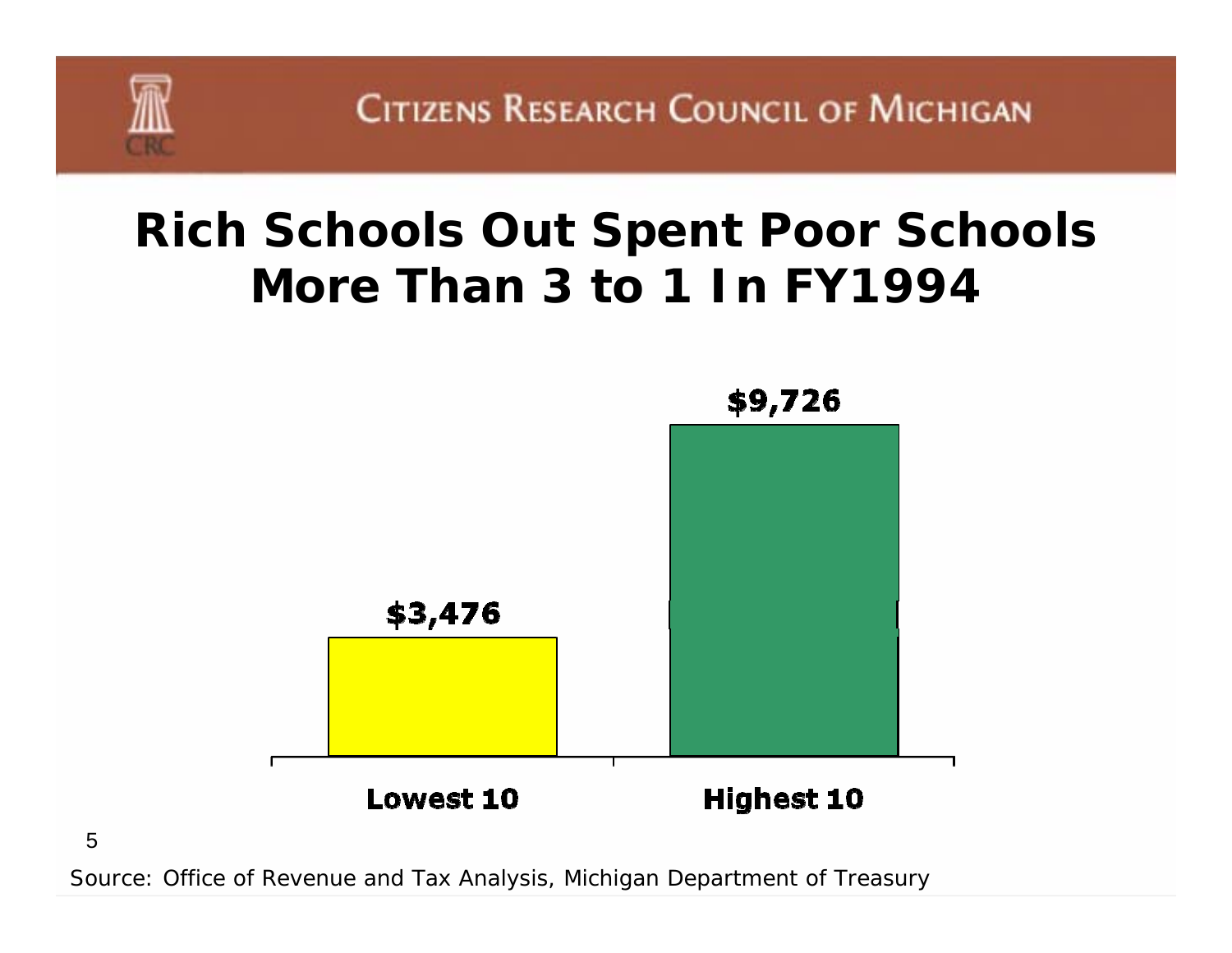# **What Proposal A Did and What it Did NOT Do**

#### **Proposal A of 1994, an amendment to the 1963 Constitution:**

- Permitted school operating taxes to be imposed on a non-uniform basis.
- Limited assessment increases on individual parcels of existing property to the lesser of five percent or inflation beginning in 1995. Property would be reassessed at 50 percent of true cash value upon transfer in ownership.
- Increased the sales tax rate from 4 to 6 percent, beginning May 1, 1994 and dedicate revenue to the School Aid Fund.
- Required that the state guarantee each local school district in FY1996 and thereafter at least as much combined state and local operating revenue per pupil as in FY1995.
- Required a three-fourths vote of the legislature to increase school operating taxes beyond those in effect February 1, 1994.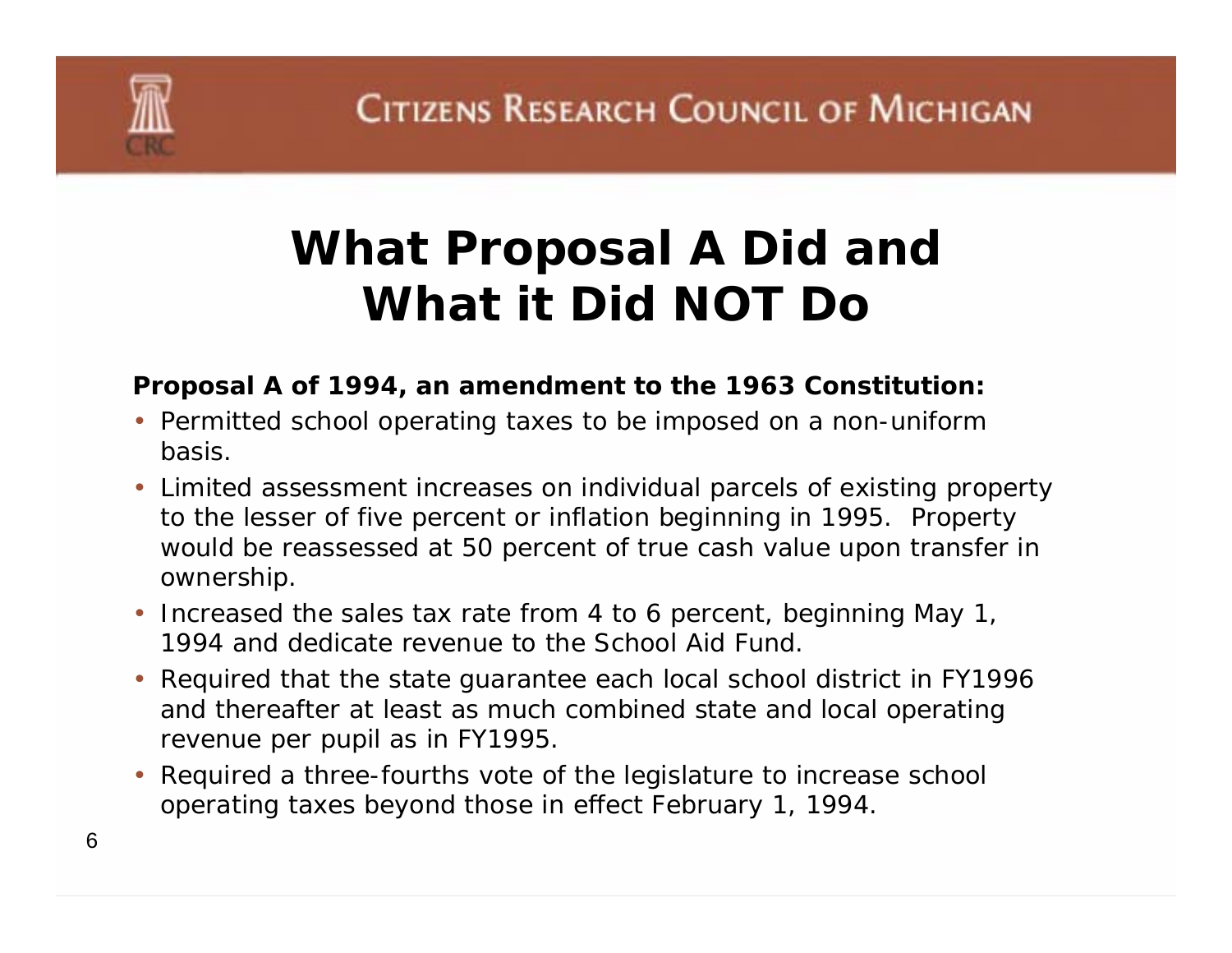# **What Proposal A Did and What it Did NOT Do**

#### **Proposal A of 1994 did NOT:**

- Create the School Aid Fund (1963 Constitution did this).
- Permit the use of the School Aid Fund for "higher education" (again, contained in original 1963 Constitution).
- Eliminate the property tax as a funding source for schools (these taxes were eliminated in 1993, but later restored).
- Guarantee how much money is spent on schools (although it did create a per-pupil funding floor).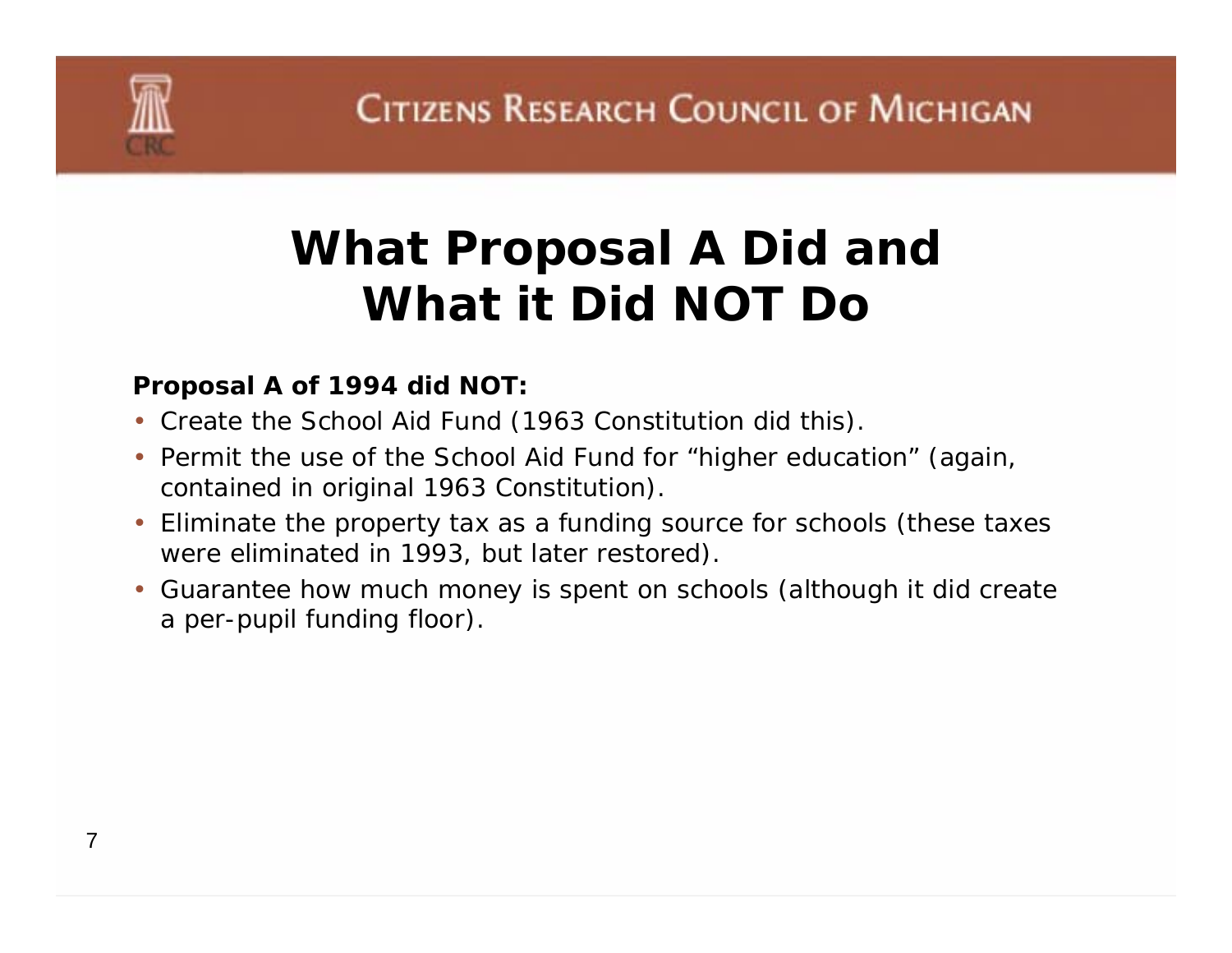# **School Aid Fund**

- Created in the 1963 Constitution (Art. IX, Sec. 11)
- Dates back to 1908 Constitution as vehicle for providing state aid (sales tax) to local schools
- Language regarding "higher education" added to the 1963 Constitution
- Proposal A of 1994 increase sales tax rate by 2 percentage points (from 4% to 6%) and dedicated revenue to SAF
- Since Proposal A, SAF used exclusively for local schools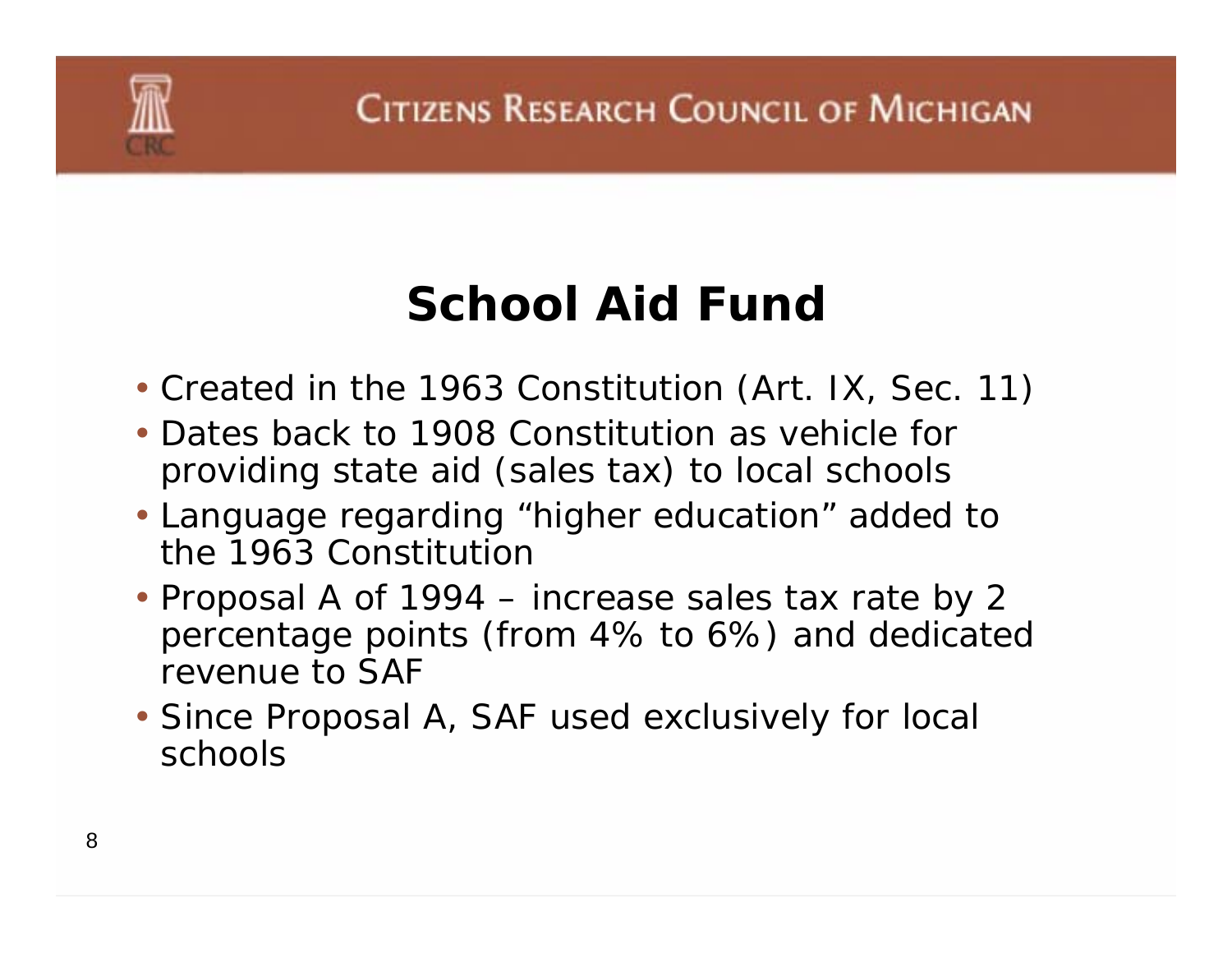# **School Finance Reforms -- Revenues**

- Major state and local tax reform
- Local school operating tax repealed ave 33.9 mills
- Replacement taxes:
	- Sales tax 4% to 6% (constitutional amendment)
	- 6 mill statewide property tax
	- 18 mill non-homestead local tax
	- Cigarette tax from \$0.25 to \$0.75 (OTP 0% to 16%)
	- Real estate transfer tax 0.75% (new state tax)
- Taxable value cap imposed limits per-parcel assessment growth to lesser of 5% or inflation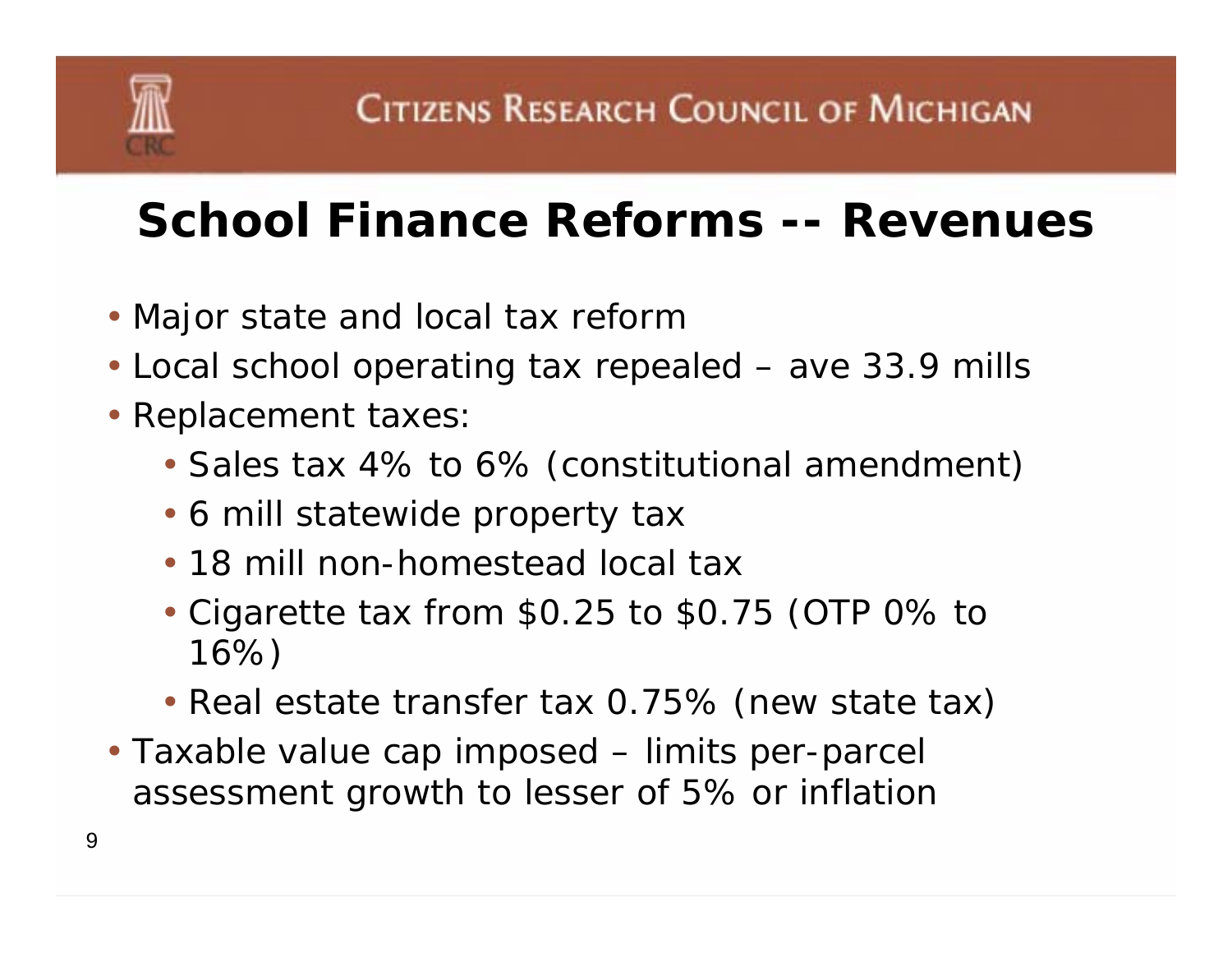# **School Finance Reforms -- Spending**

- Spending goes from a local decision to a state set amount
- Schools are funded on a per-pupil basis using a "foundation program"
- Top spending schools allowed to keep old spending levels –levy "hold harmless" millages
- Bottom spending districts receive per pupil increases
- No adjustment is made for district costs
- Local districts cannot choose to spend more than the amount set by the state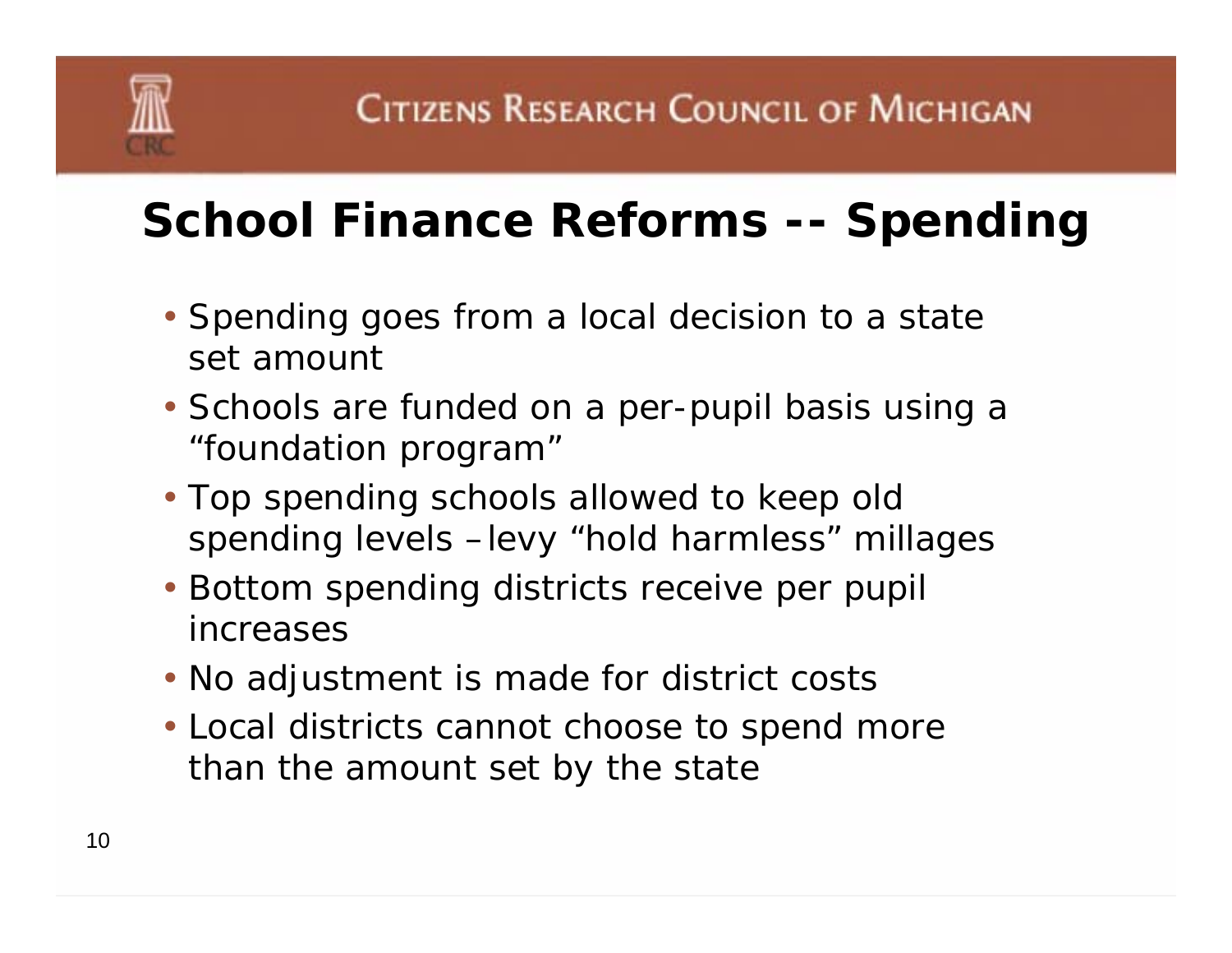

## **The Foundation Grant***How State Aid is Determined*

#### **Illustration 1 Foundation Grant Calculation**

Hypothetical district foundation grant: \$7,300 Non-homestead value of property in school district (taxable value): \$250,000,000 Non-homestead school operating property tax rate: 18 mills Pupil membership used for foundation program: 3,000

#### **Local Component:**

(Taxable value (school district)  $*$  Rate)/ Membership = Local amount  $($250,000,000 * 0.018)/3,000 = $1,500$  per pupil

#### **State Component:**

Foundation grant  $-$  Local component  $=$  State component  $$7,300 - $1,500 = $5,800$  per pupil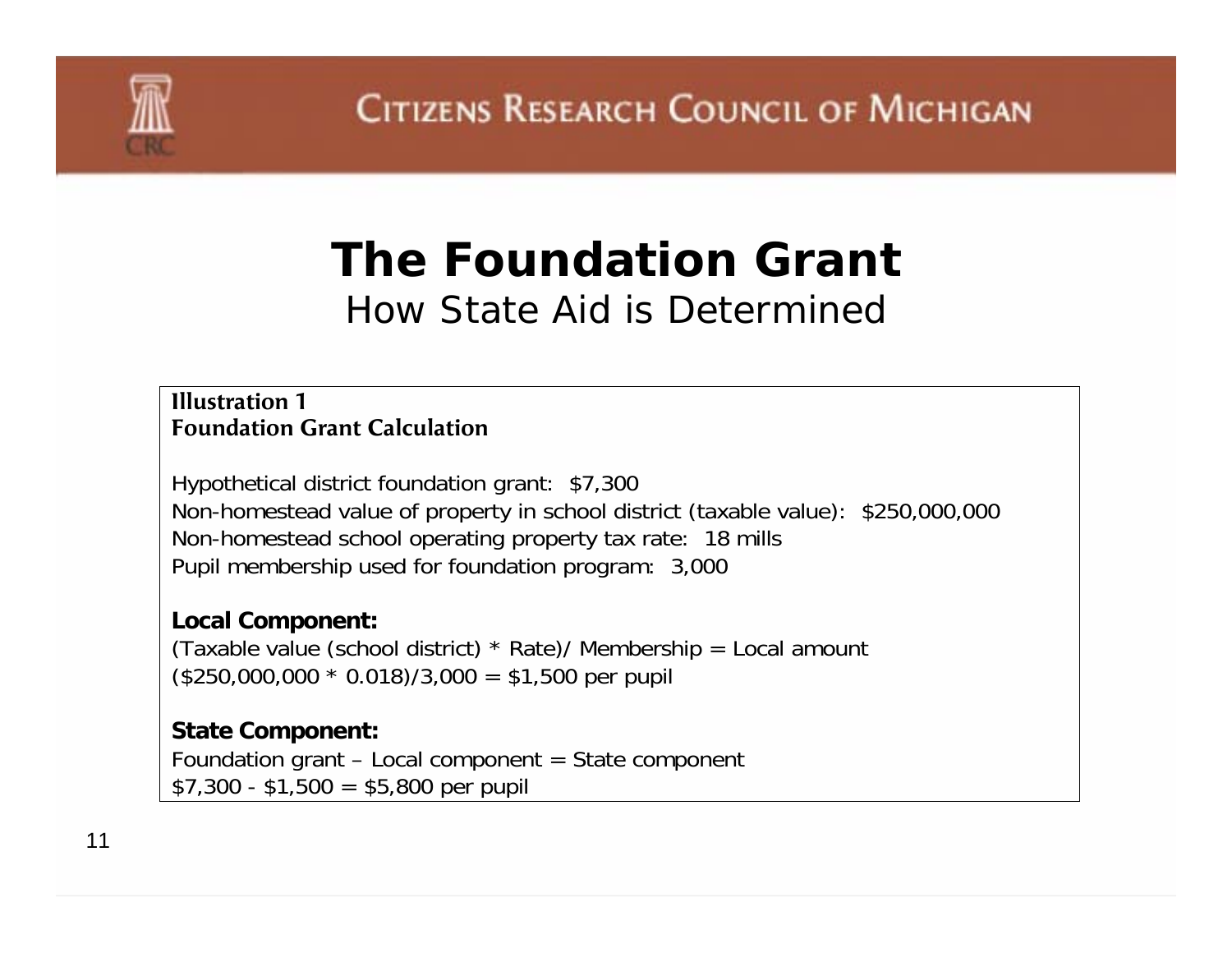

# **Immediate Effects of "Raising the Bottom"**

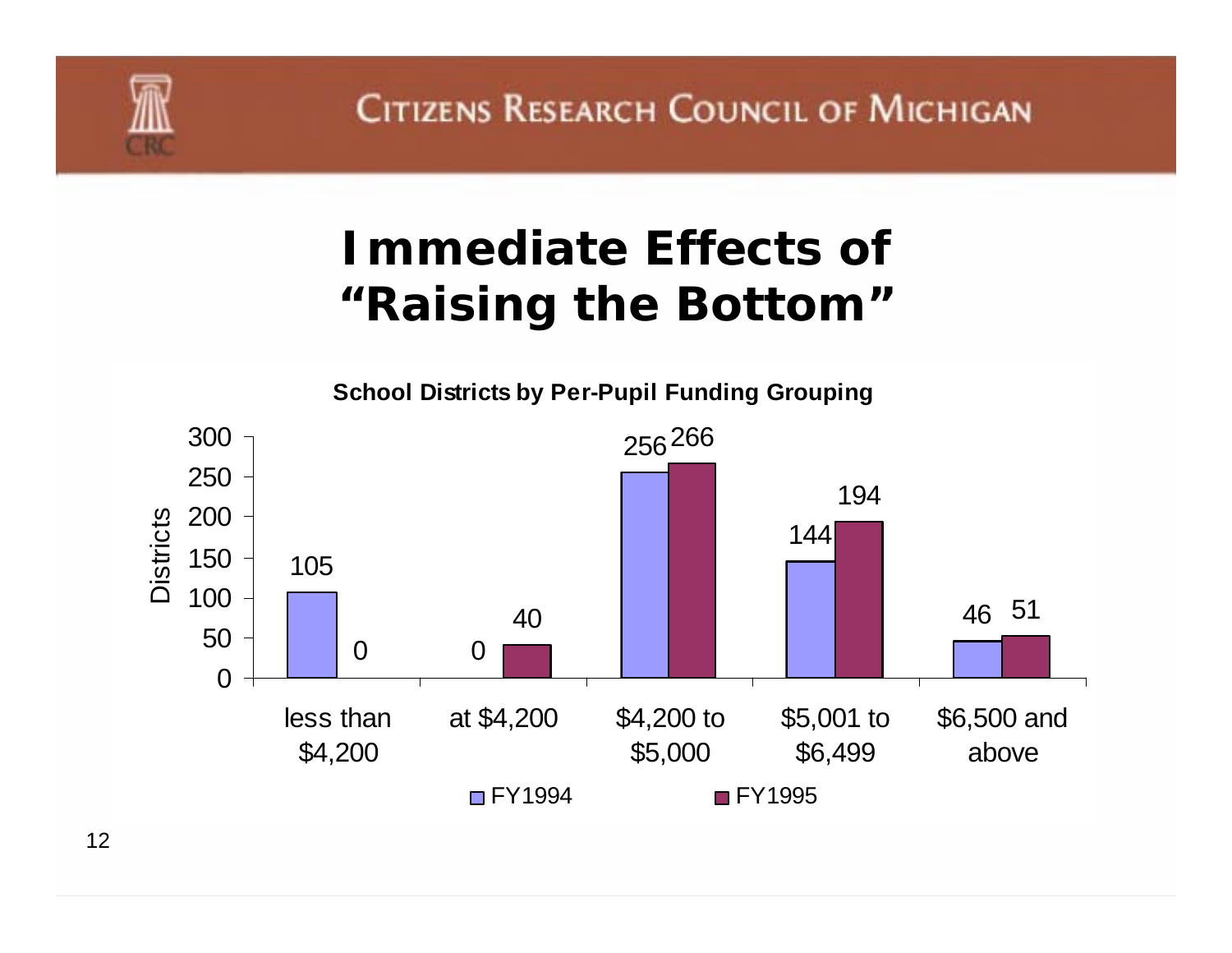

# **Recent History of School Funding**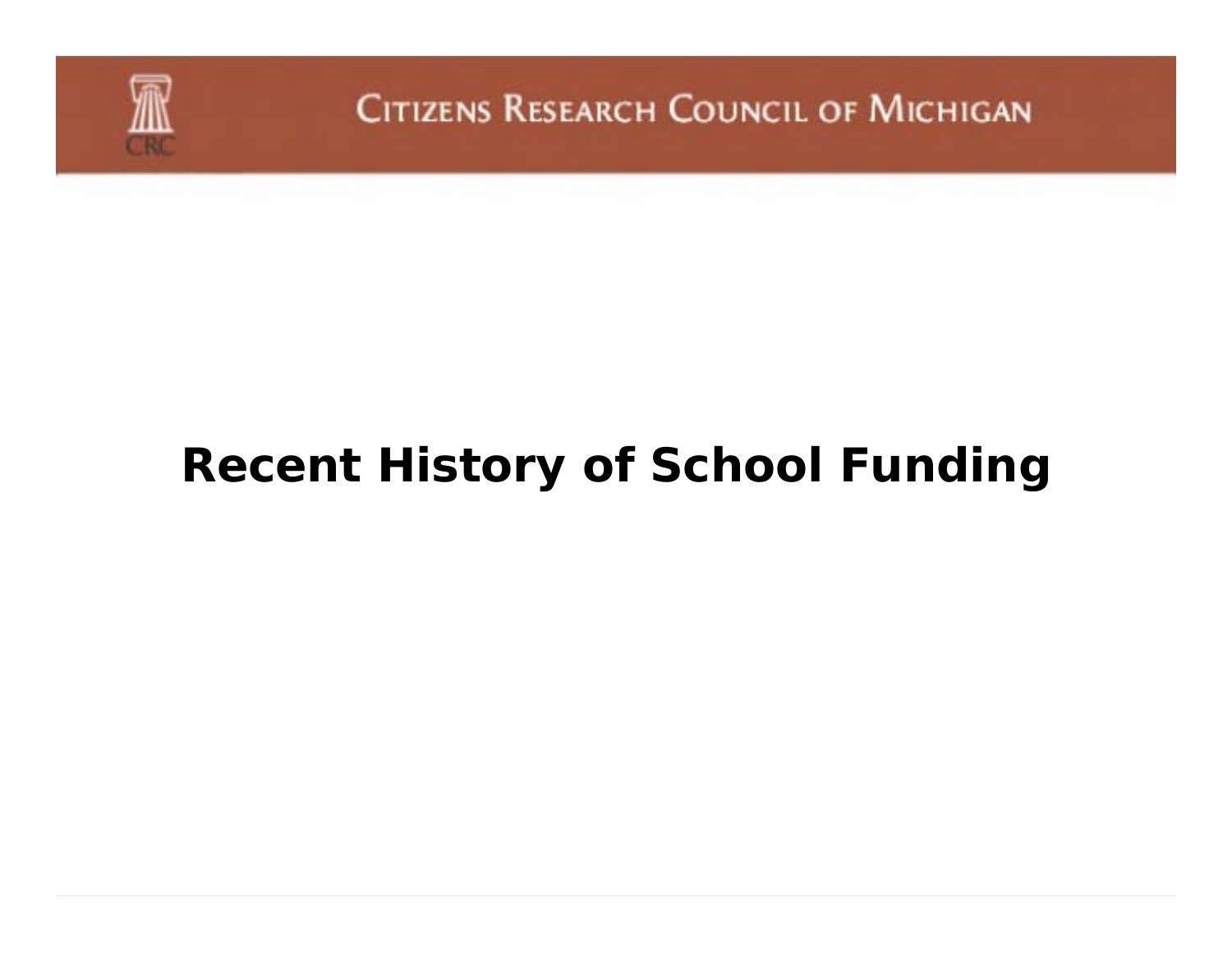

## **K-12 Education Finances***The Big Picture*

- Largest single outlay of combined state/local spending \$17.2 B (2009)
- As result of Proposal A of 1994, we have a state-run state school finance system
- Revenues (foundation grant) determined by Lansing
	- Majority of taxes are economically sensitive
	- Very few options to raise add'l operating revenue locally, regardless of preferences
- Majority of spending decisions still set at local level
	- Spending concentrated in personnel (80% of total)
	- Required retirement spending set by state (9% of total)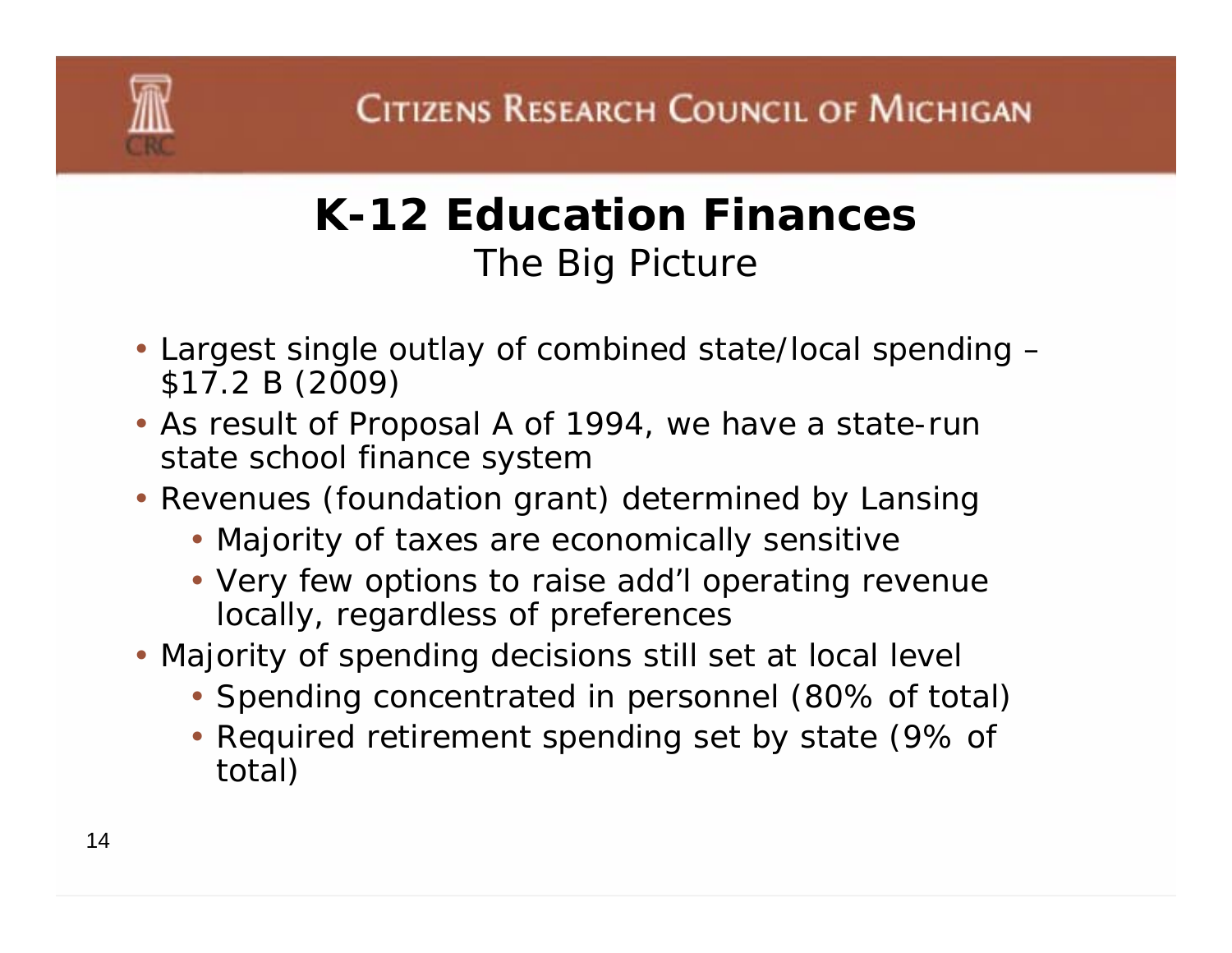## **The Last Decade Wasan Economic Disaster for Michigan**

|                          | <b>Growth 2000 to 2010</b> | Michigan |      |
|--------------------------|----------------------------|----------|------|
|                          | U.S.                       | Michigan | Rank |
| Population               | 9.5%                       | $-0.2%$  | 51   |
| Real Per Capita GDP*     | 4.7%                       | $-11.9%$ | 51   |
| Employment               | $-1.5%$                    | $-17.4%$ | 51   |
| Real Per Capita Income** | 5.7%                       | $-4.4\%$ | 50   |

15\*GDP data go through 2009. \*\*Nevada is 51st with a real decline of 5.7%Source: BEA and CRC calculations.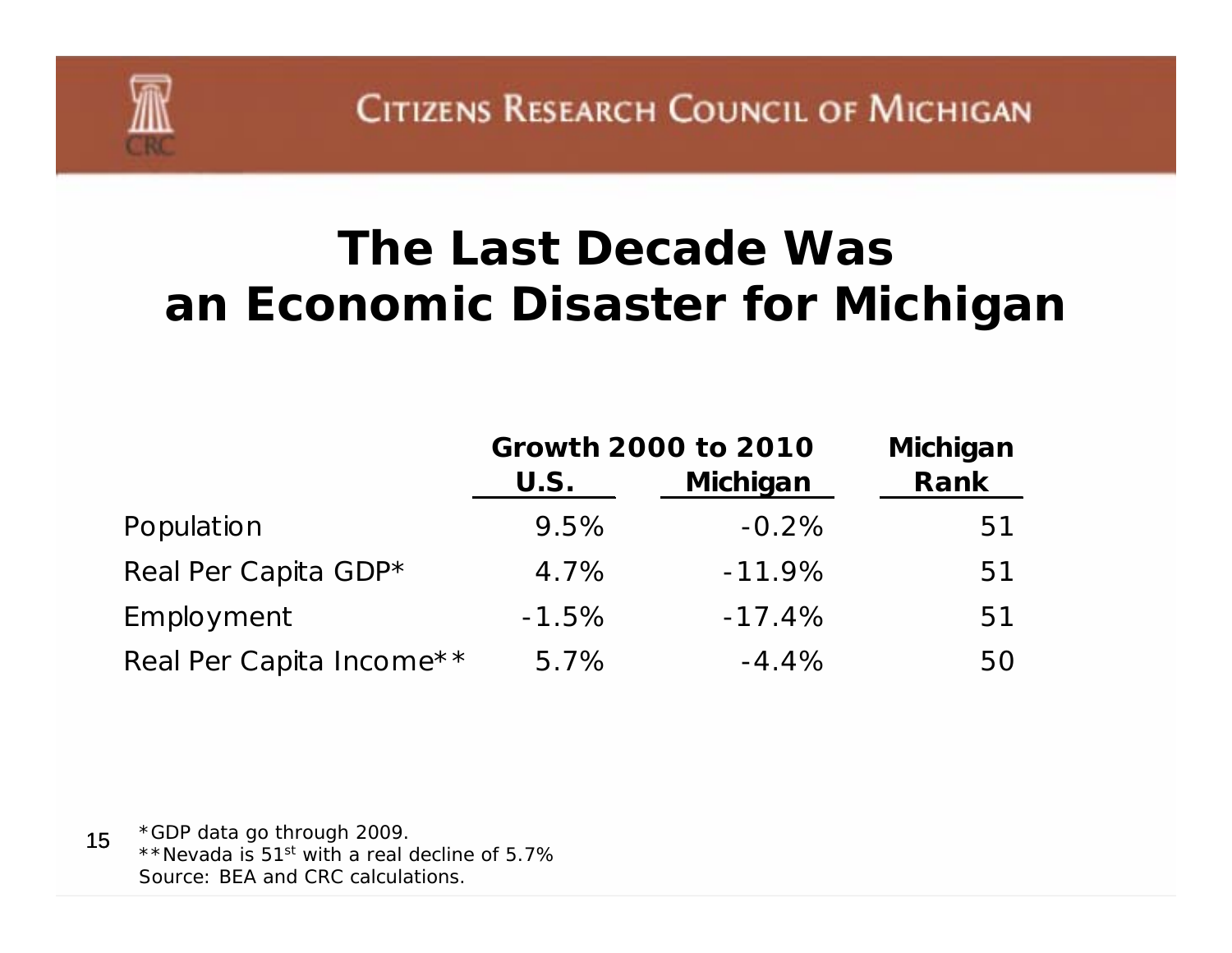

## **Economically Sensitive Taxes Dominate** *Consumption and Income Taxes Make Up 48%*



\* Note: Michigan Dept. of Treasury; Michigan Dept. of Education; CRC

Lottery Revenues to Schools: \$725 million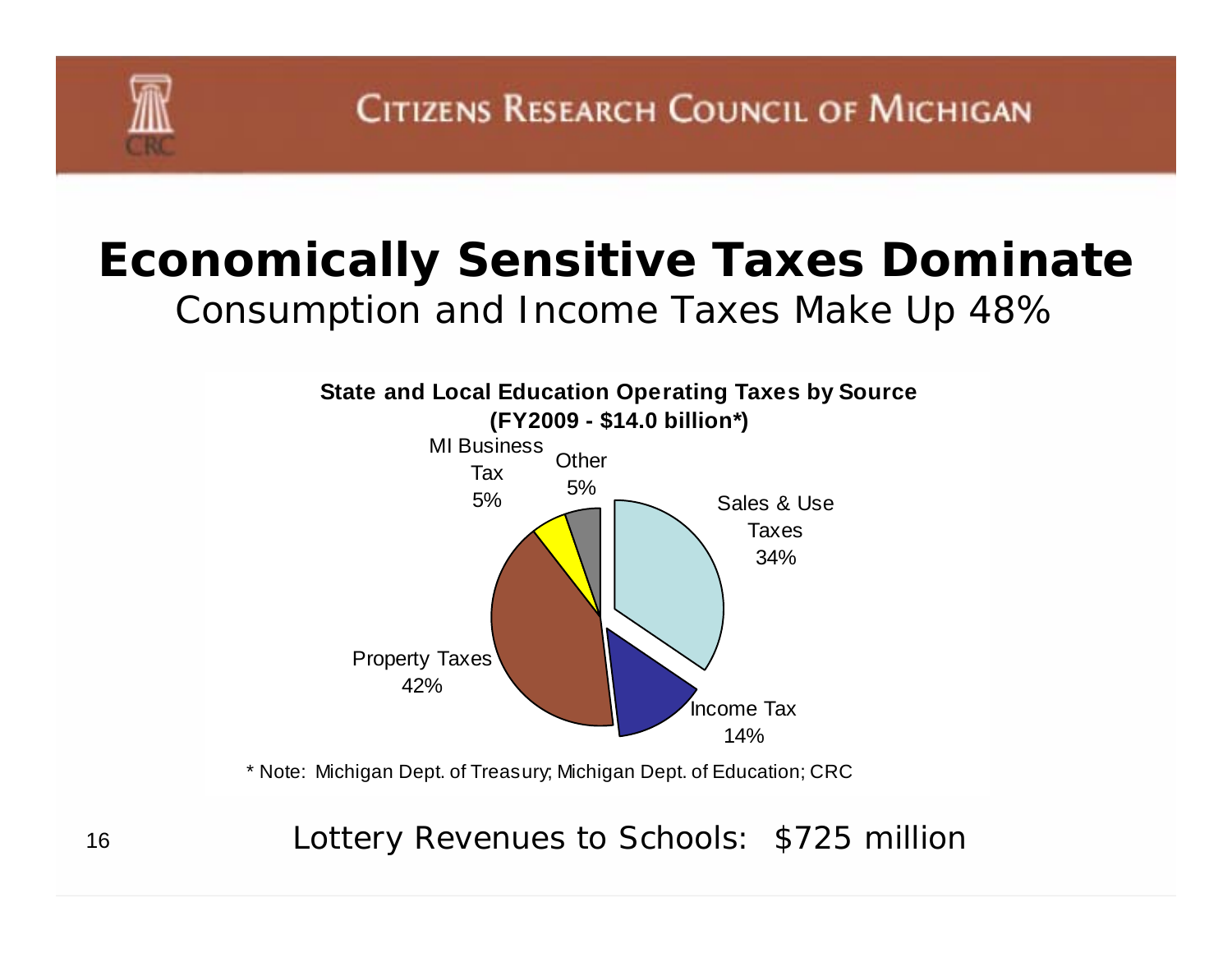# **Growth Exceeds Inflation: FY96 to FY01Slower Than Inflation: FY01 to FY10**

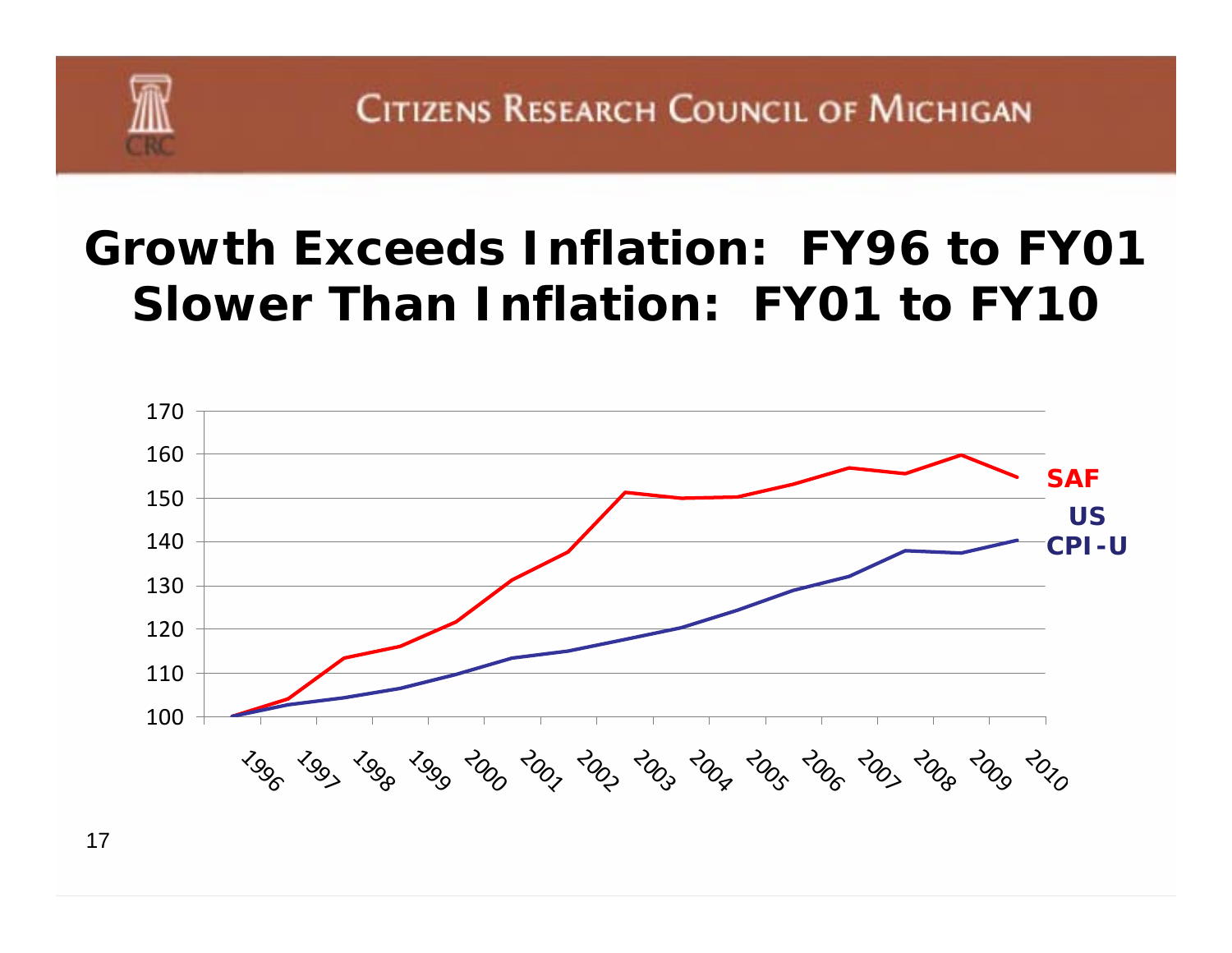## **Major SAF Revenue Sources Fail to Keep Pace with Inflation Since 00**

Total Taxes Indexed - FY 2000  $=$  100



Note: 2010 and 2011 totals are the May 2010 Consensus estimates.

188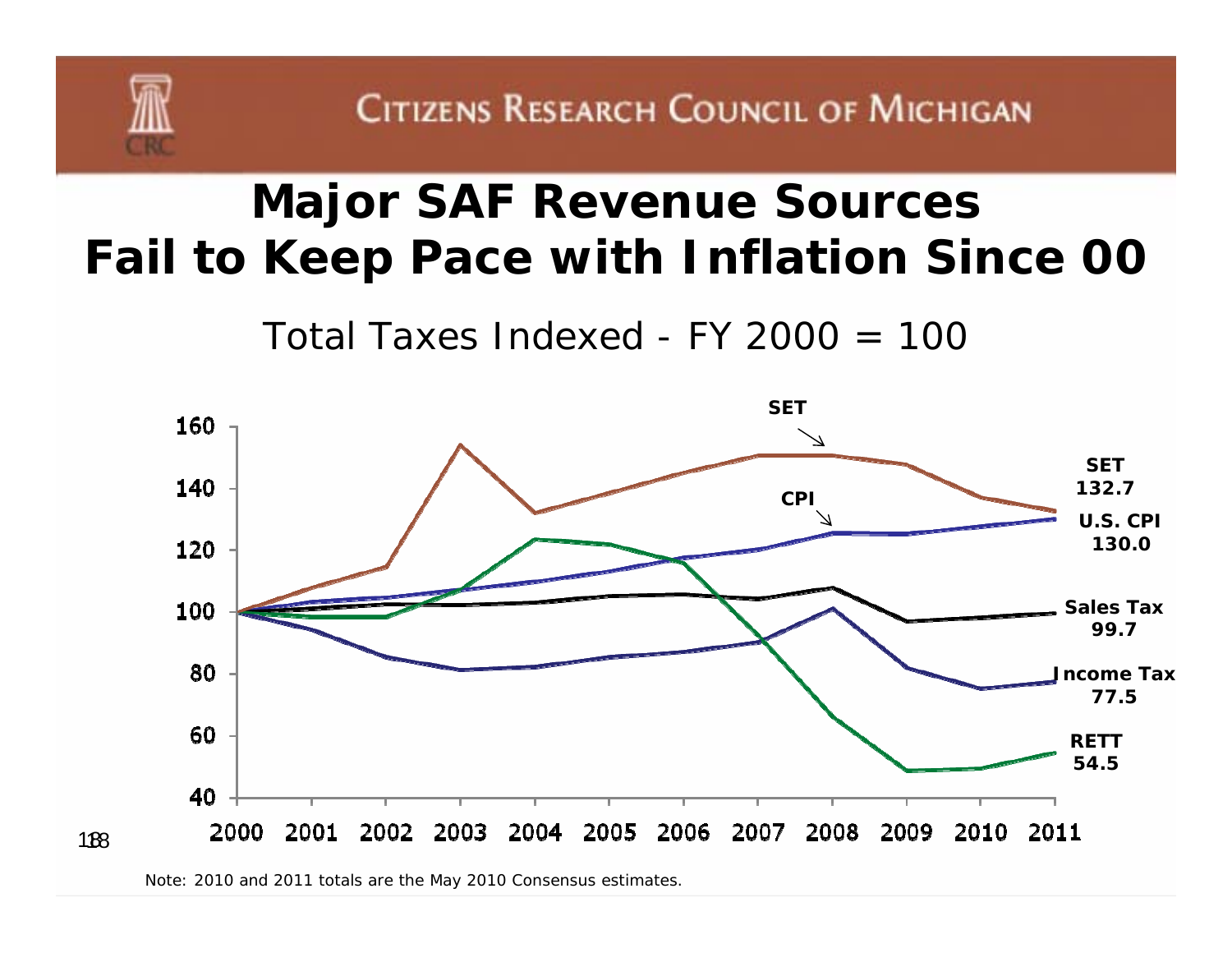# **Great Recession's Effects Severe**

*Steep Revenue Declines and Slow Recovery*

|                             | annual growth rates |               |               |               |
|-----------------------------|---------------------|---------------|---------------|---------------|
|                             | <b>FY2009</b>       | <b>FY2010</b> | <b>FY2011</b> | <b>FY2012</b> |
| <b>Sales</b>                | $-10.1%$            | 1.4%          | 2.9%          | 2.9%          |
| Income                      | $-19.0\%$           | $-5.5%$       | 3.8%          | 0.4%          |
| <b>Use</b>                  | $-19.2%$            | 9.3%          | 3.6%          | 4.3%          |
| <b>State Education</b>      | $-1.9%$             | $-5.4%$       | $-3.7%$       | $-1.3%$       |
| <b>Real Estate Transfer</b> | $-26.2%$            | $-3.0%$       | 2.8%          | 8.8%          |
| <b>School Aid Fund</b>      | $-5.1%$             | $-1.0%$       | 1.5%          | 2.0%          |
| <b>General Fund</b>         | $-21.3%$            | $-7.9\%$      | 6.5%          | 0.9%          |

#### *FY2011 SAF down \$680 million from FY2008*

19Note: FY2009 and FY2010 actual; FY2011 and FY2012 projected rates from Jan 2011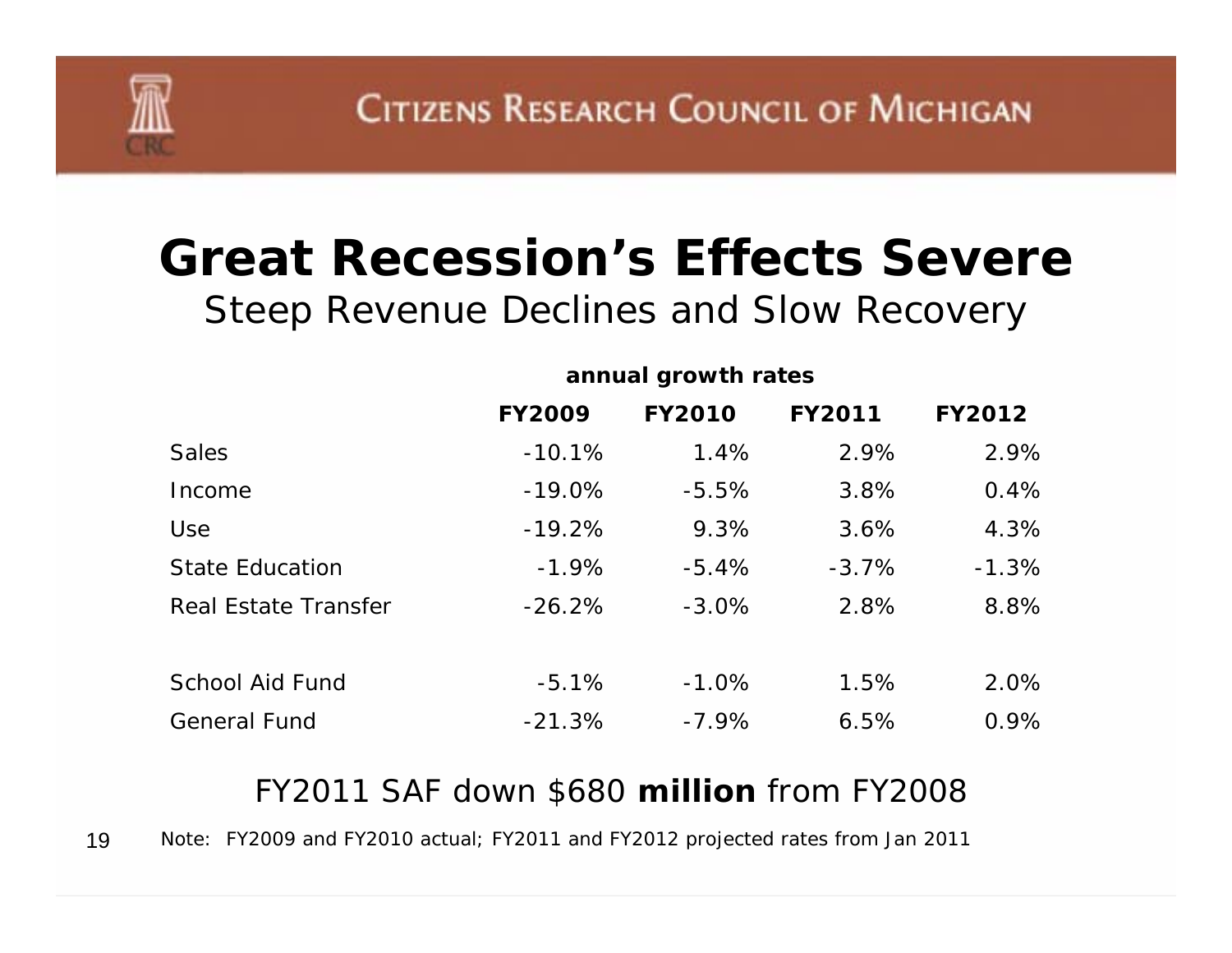# **After Stable Annual Growth, Property Tax Revenues Decline**

**% Change in Total Taxable Value**



Source: State Tax Commission and Michigan Department of Treasury Estimates.

2020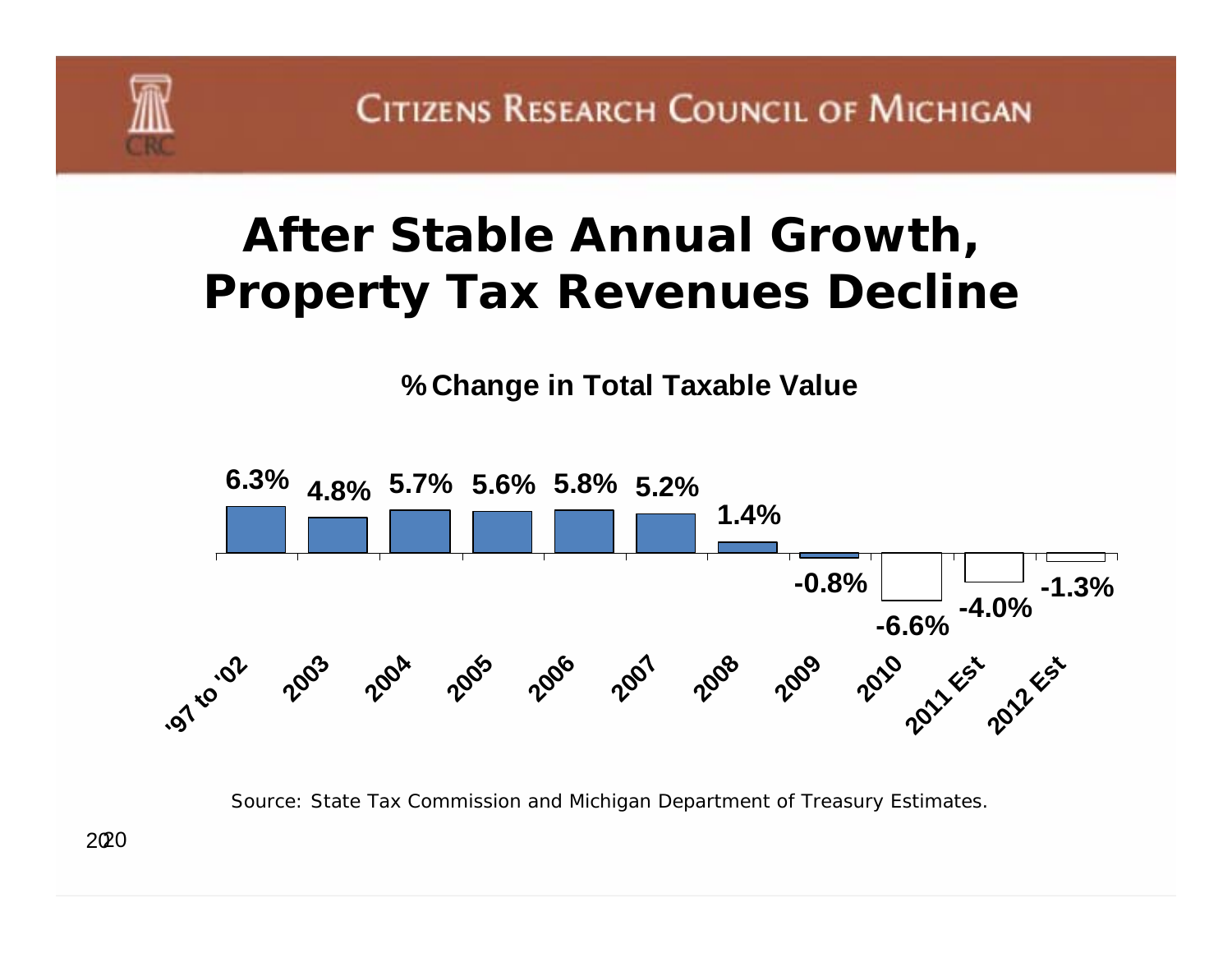# **GF-GP Revenue Performance Contributes to Budget Deficits**



21

Source: Michigan Department of Treasury. FY 2011 to FY 2013 are the May 2011 Consensus totals.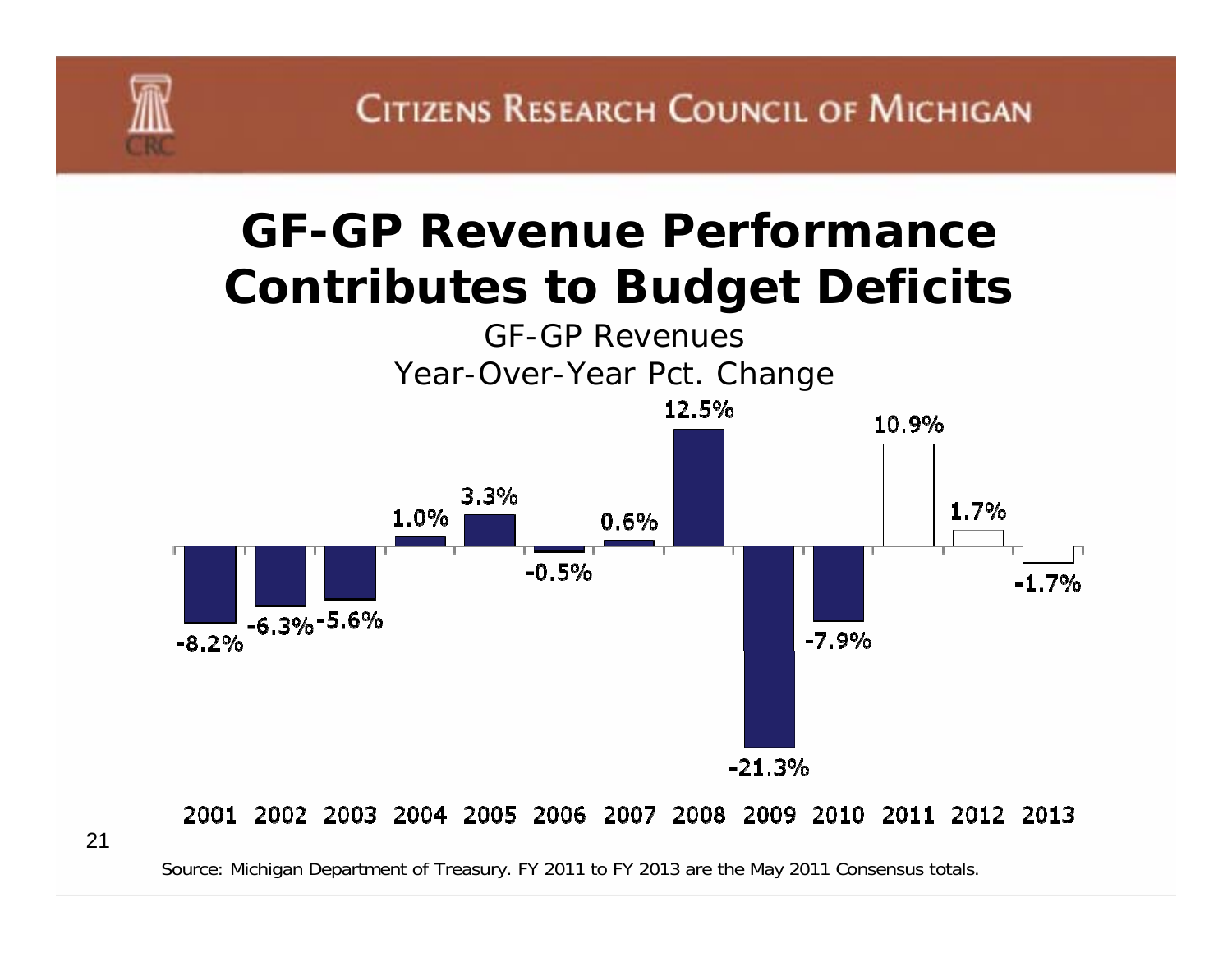# **GF Budget Problems Spill Over**

### *Support for Schools Slashed*

#### **General Fund Transfers and Cost Shifts - School Aid Fund**



Source: Michigan Department of Education; House Fiscal Agency

22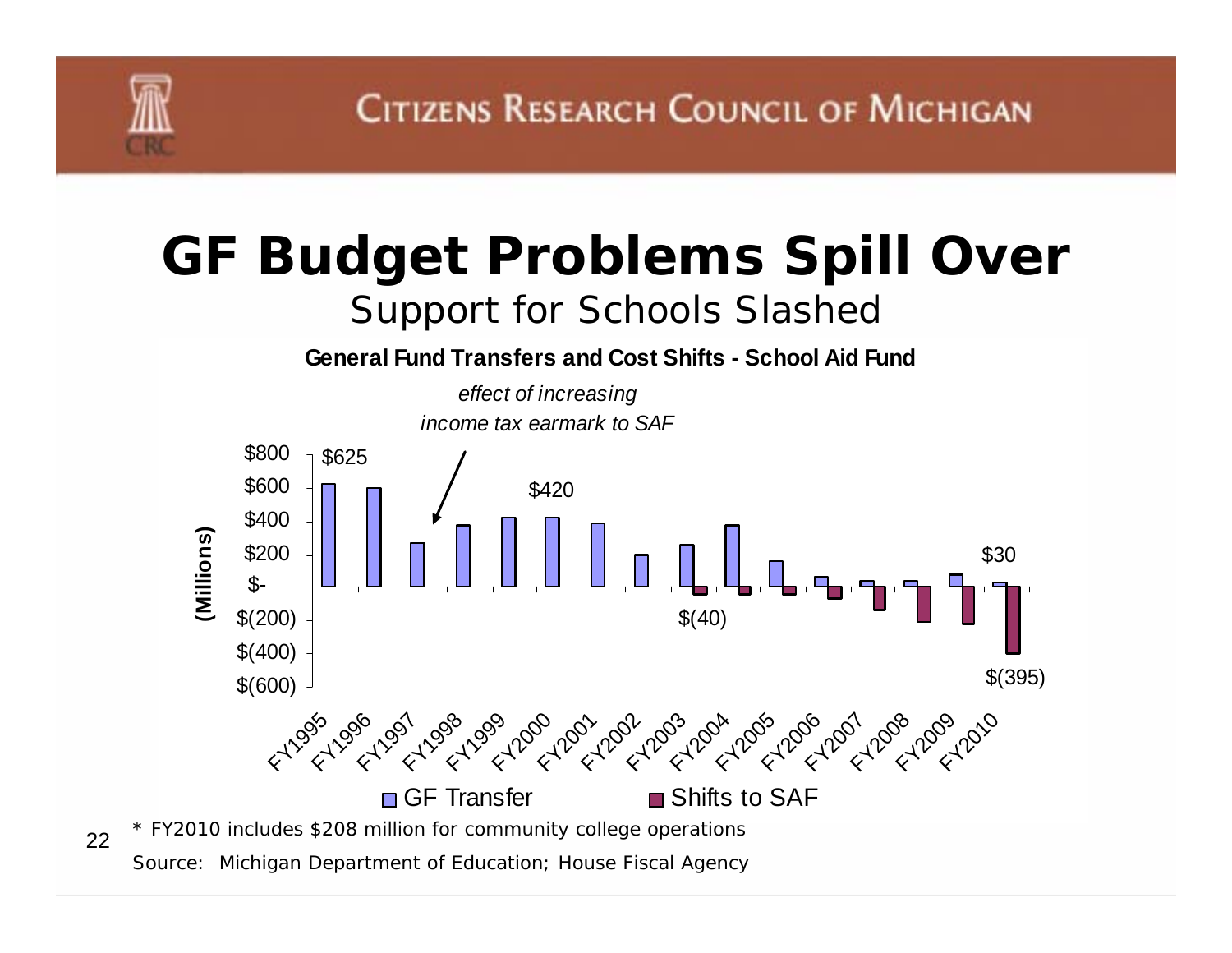## **Major Cuts Avoided Thus Far** *Non-Recurring Resources Used to Maintain Spending*

**Non-Recurring Resources Used for SAF Budget**



Fund Balance = \$247 million at 10/1/08. State spending excludes federal.

\* Based on enacted budget as of 7/10 and projected Edu Jobs funding.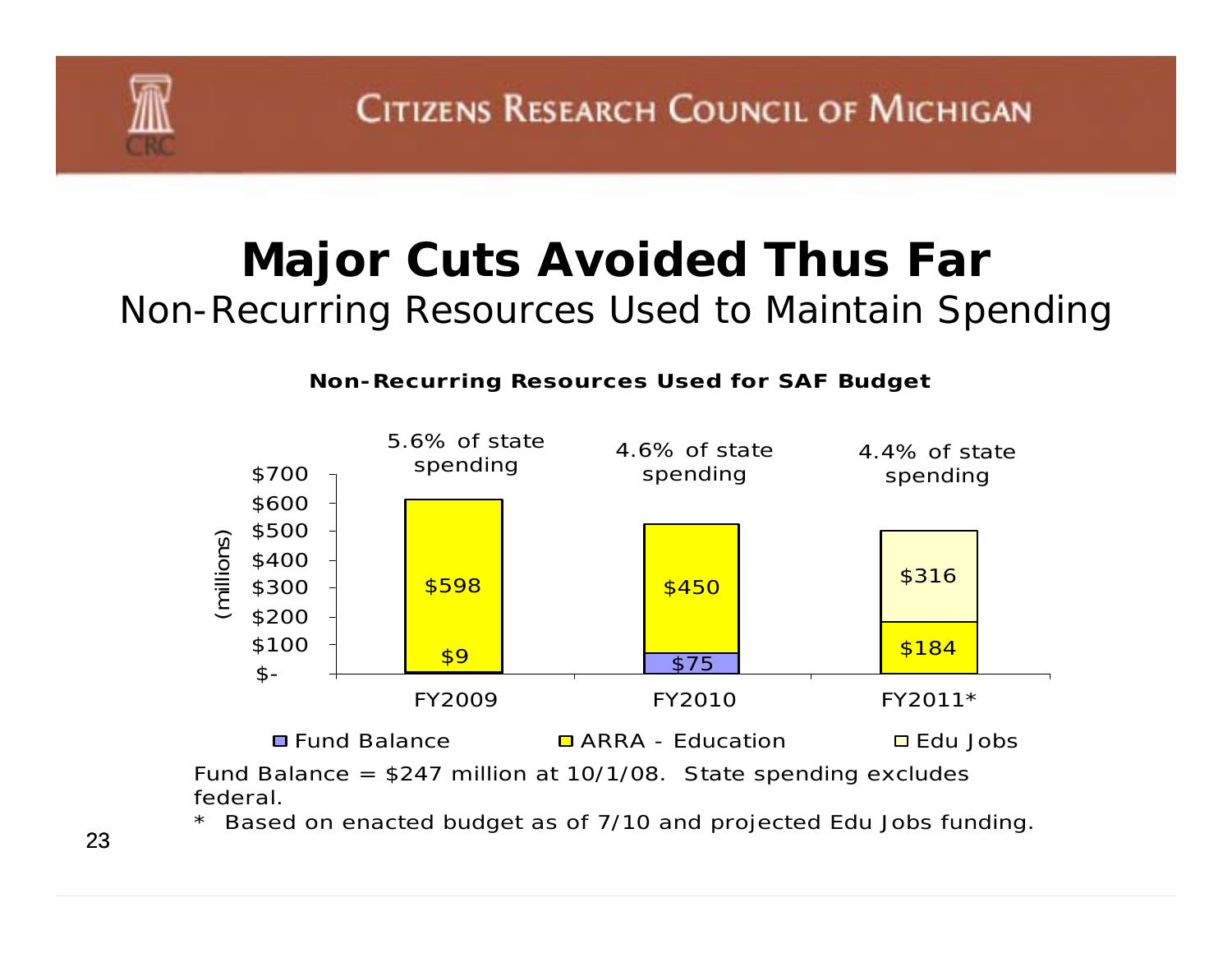## **Two Periods of Enrollment Change** *Since FY2003 "Era of Declining Enrollments"*



source: Michigan Department of Education, Bulletin 1014 and Financial Status Reports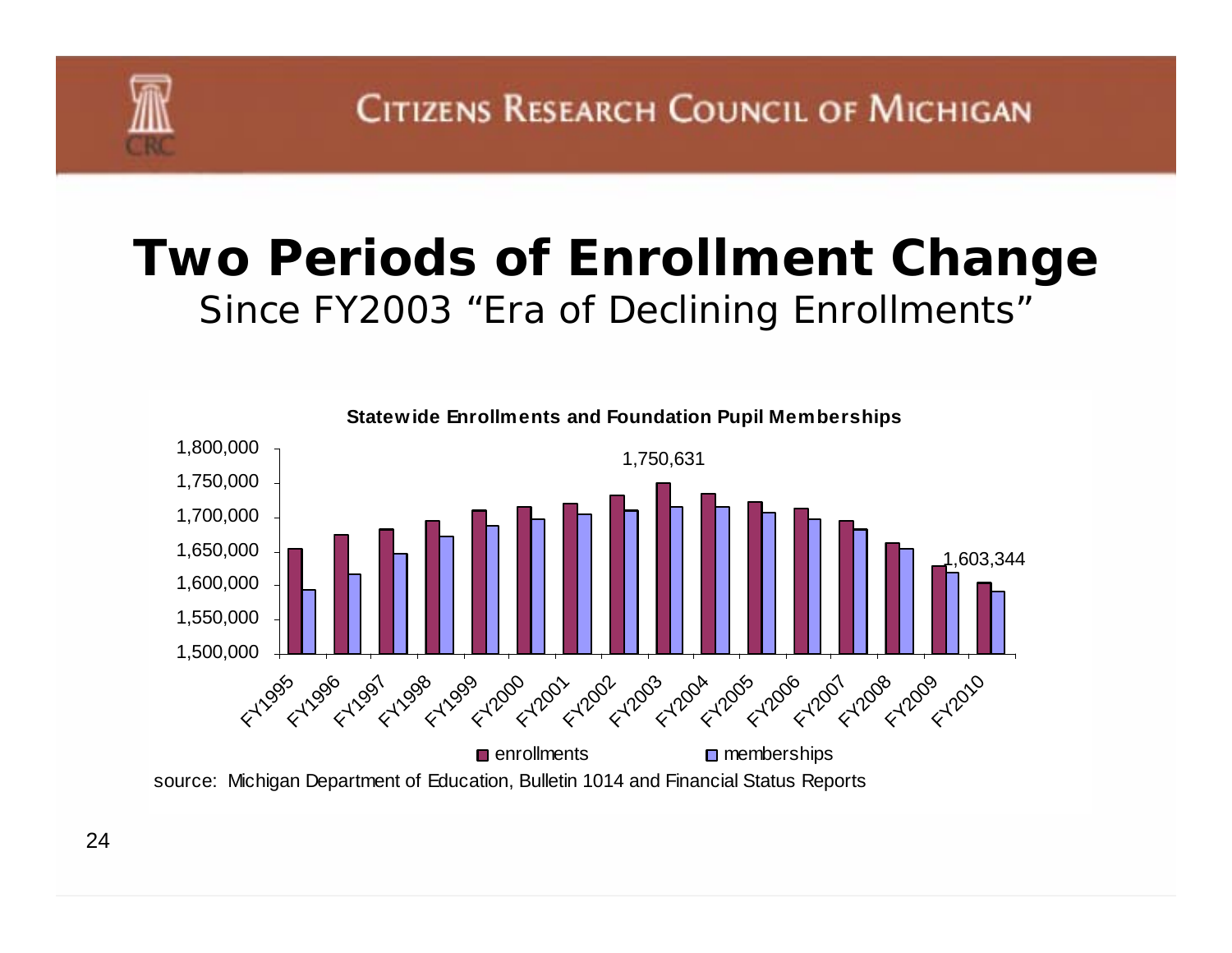## **Since FY1995 Basic Grant Tracks Inflation, But Since FY2002 Grant Trails Inflation**

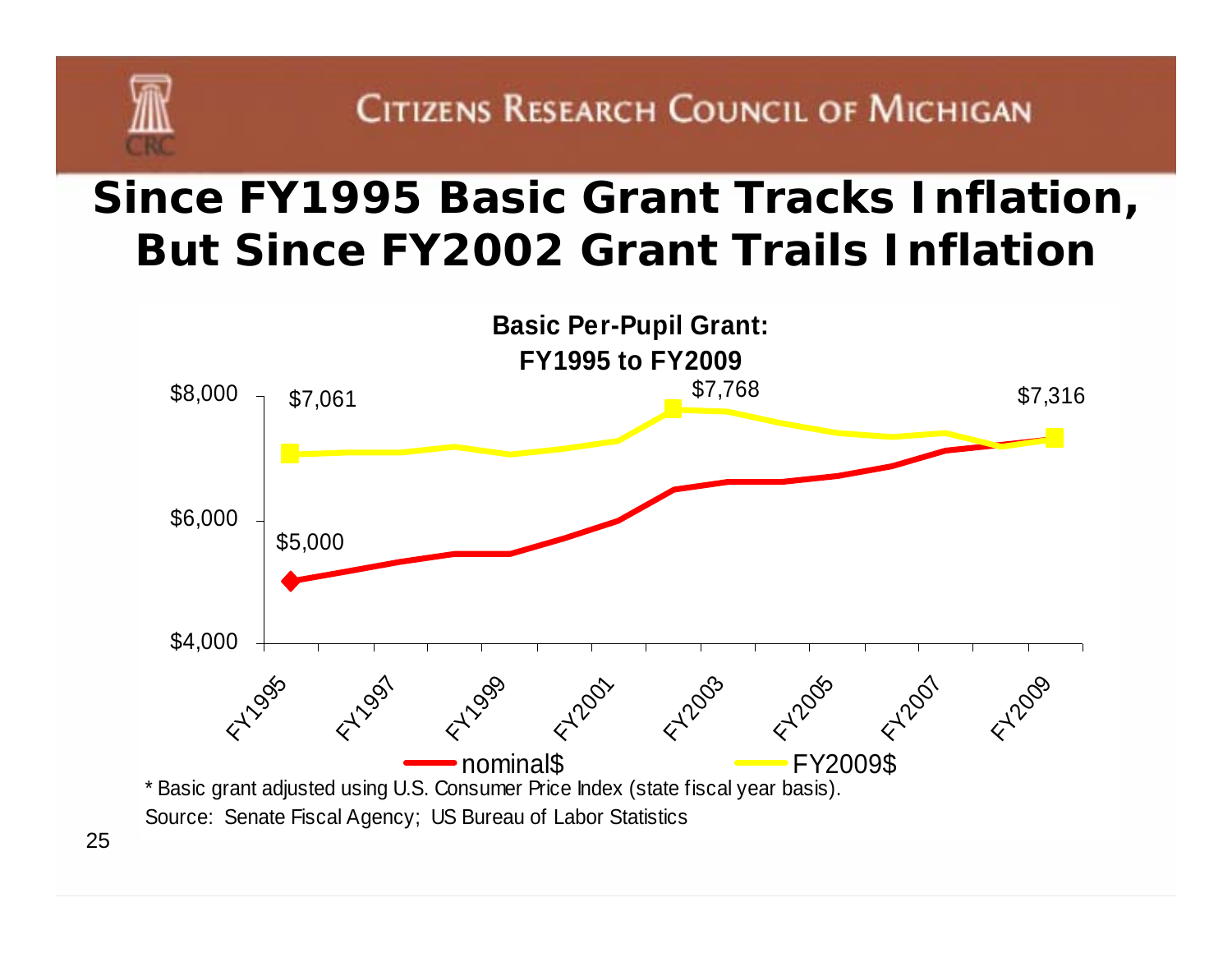

# **School Funding Under Current Proposals**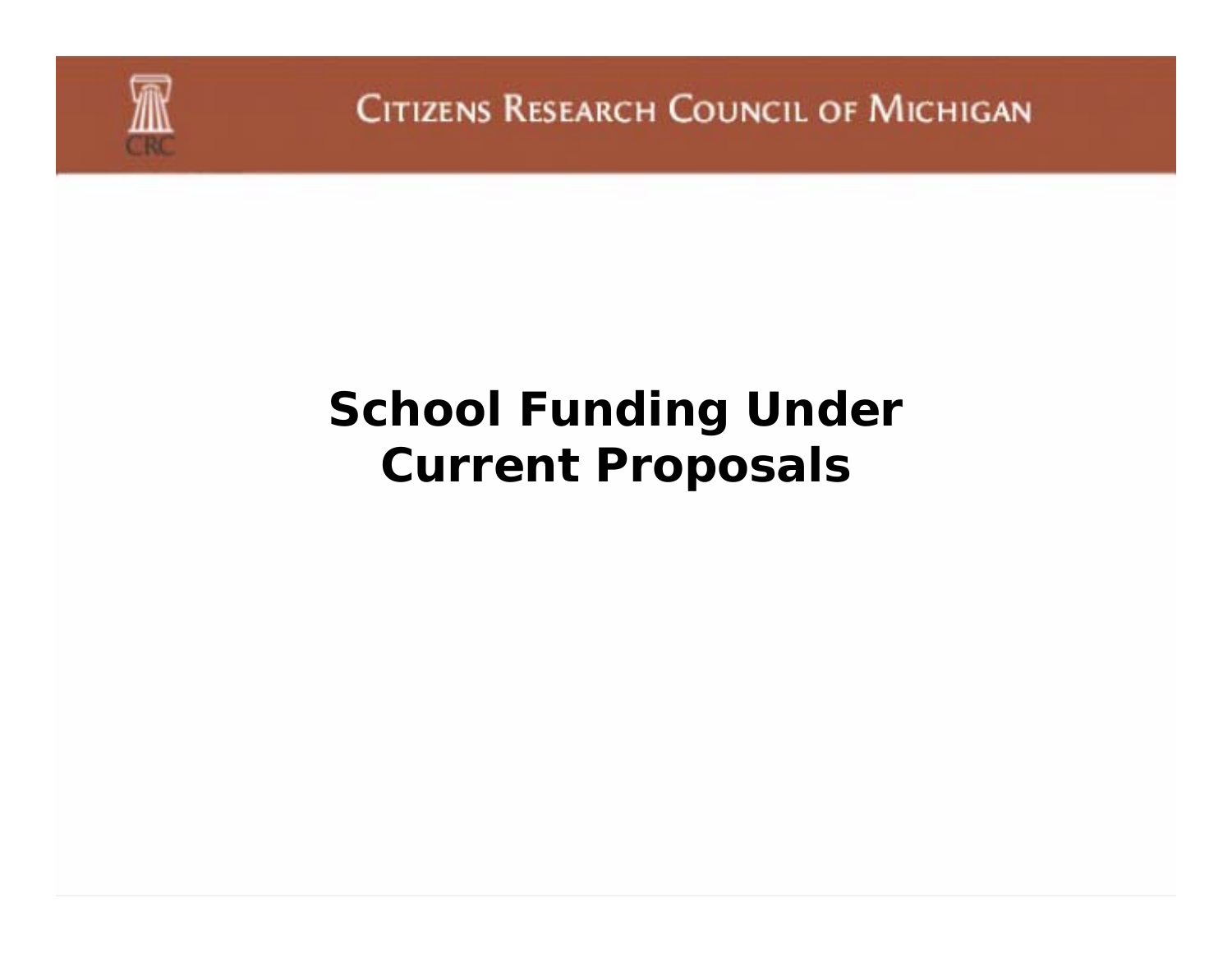## **Governor's Tax and Budget Plans Lays Groundwork for School Funding**

*Key Factors Involved*

- Basic changes in state budgeting use General and School Aid Funds interchangeably
- Major state tax restructuring involving business and individual income taxes (revenue neutral when fully phased in)
- Changes to earmarking of state tax revenues involving General and School Aid Fund
- One-time federal funding coming to an end
- Budget recommendation covers two years, FY2012 and FY2013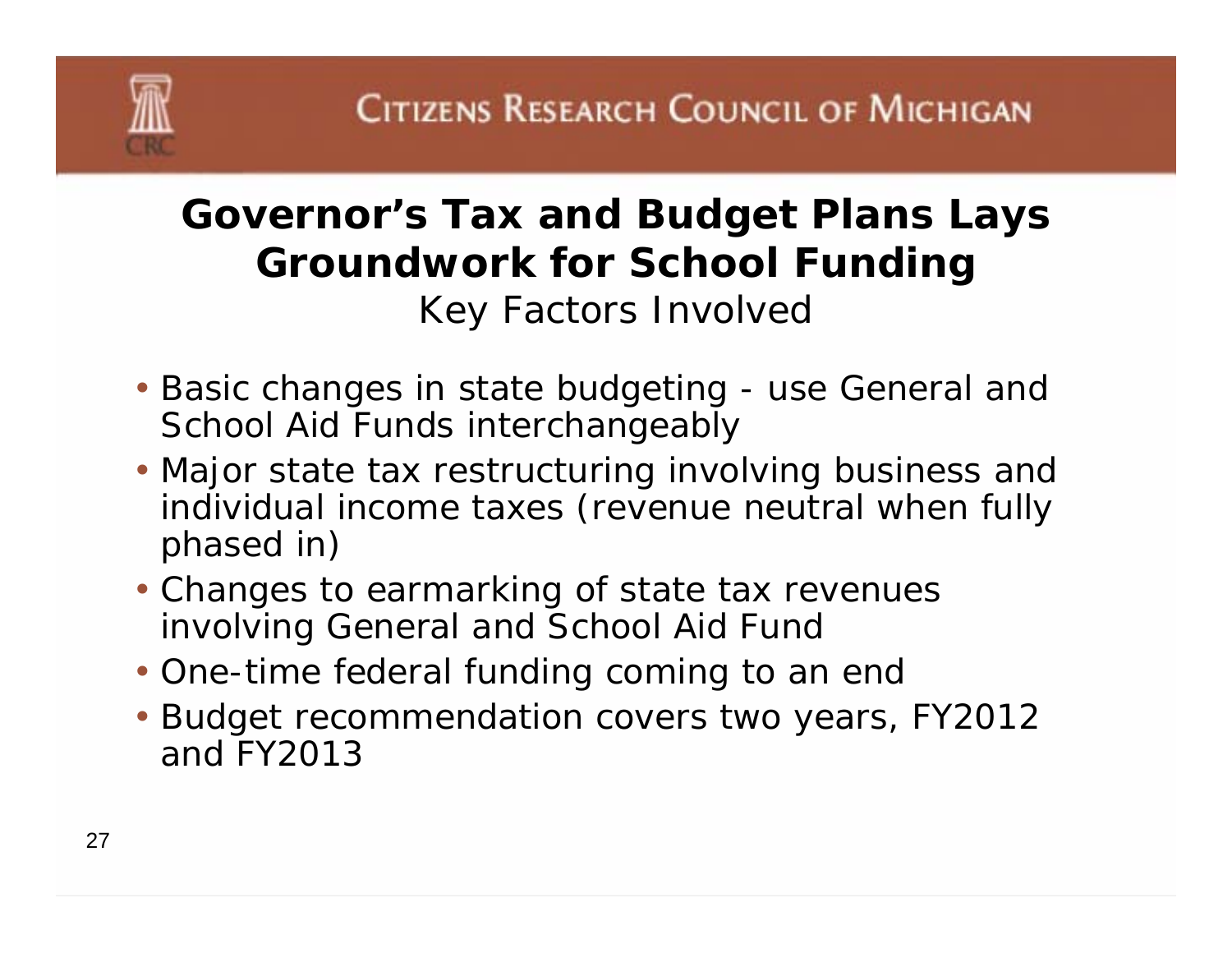## **Governor's Proposal** *Basis for School Funding Cuts*

- Exhaustion of one-time federal funding
- Proposed tax reforms
	- Eliminate MBT and replace with 6% CIT (\$750M loss)
	- Changes to Individual Income Tax (\$153M gain)
	- Increases in General Fund grant (\$349M gain)
- General Fund structural budget deficit of \$1.4B
	- Higher education funding shifts replace GF with SAF
	- Community colleges (\$196M loss)
	- Universities (\$700M loss)

*Total SAF Revenue Loss: \$1.1 Billion*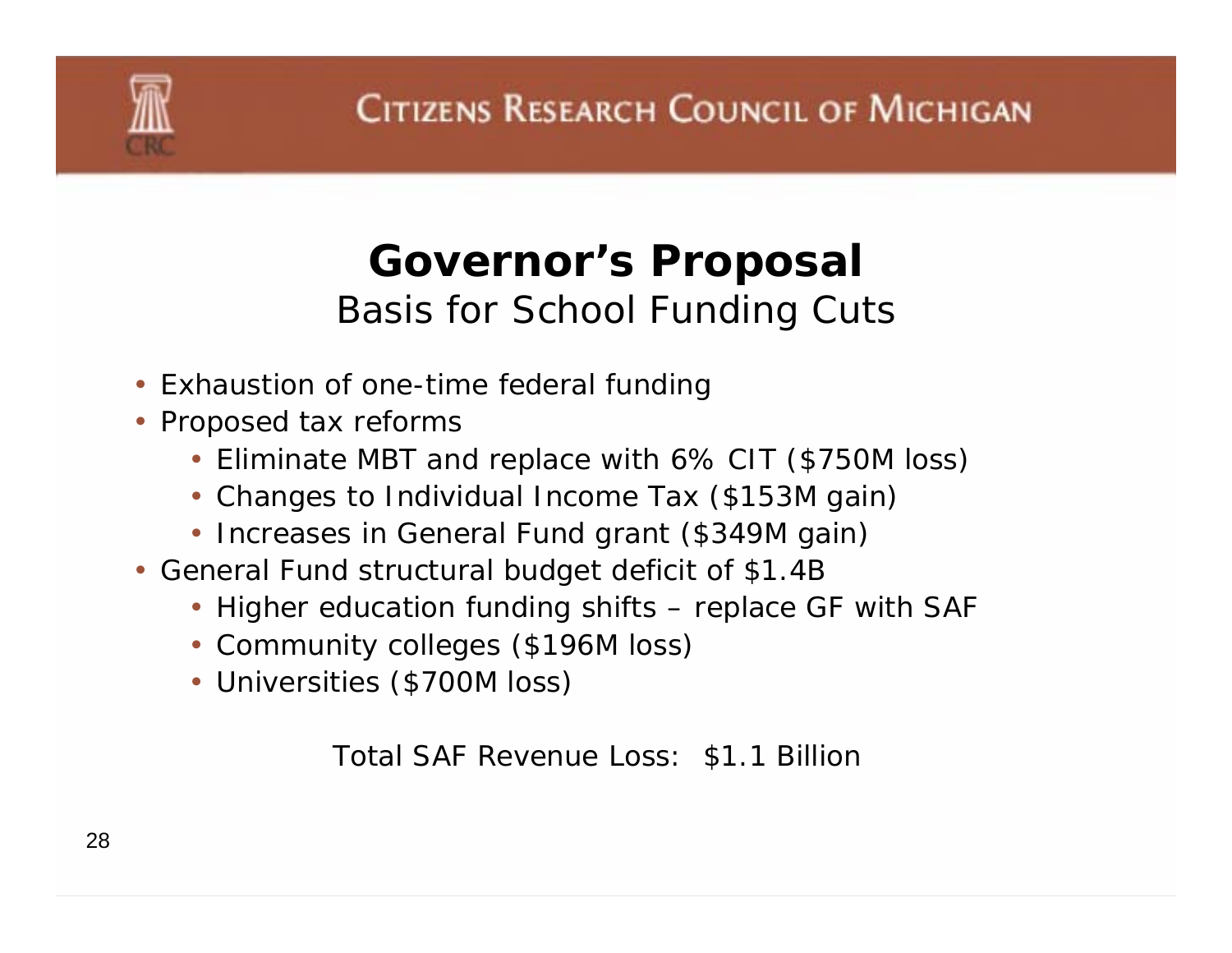# **\$470 Per-Pupil Cut**

*Combination of Existing and New*

- Expiration of one-time federal funds, used to back-fill FY2010 state revenue cut: \$170 per pupil (\$267M)
- Add'l foundation reduction: \$300 per pupil (\$453M)
- Eliminate/reduce various categorical grants (\$86M)
	- For many, per-pupil cut much larger because of categorical funding reductions

|                    | <b>Rebasing the Foundation Grants</b> |               |               |               |               |       |
|--------------------|---------------------------------------|---------------|---------------|---------------|---------------|-------|
|                    |                                       | <b>FY2011</b> |               | FY2012 Change |               |       |
| Min. Grant         |                                       | \$7.316       | $\mathbb{S}$  | 6,846 \$      |               | (470) |
| <b>Basic Grant</b> | $\mathcal{L}$                         | 8,489         | <b>S</b>      | 8,019         | $\mathcal{S}$ | (470) |
| Max. Grant         | $\mathfrak{L}$                        | 8,489         | $\mathcal{S}$ | 8,019         | $\mathcal{L}$ | (470) |

#### *New \$300 per-pupil cut equals 4.2%*

 29 Source: Executive Budget for Fiscal Years 2012 and 2013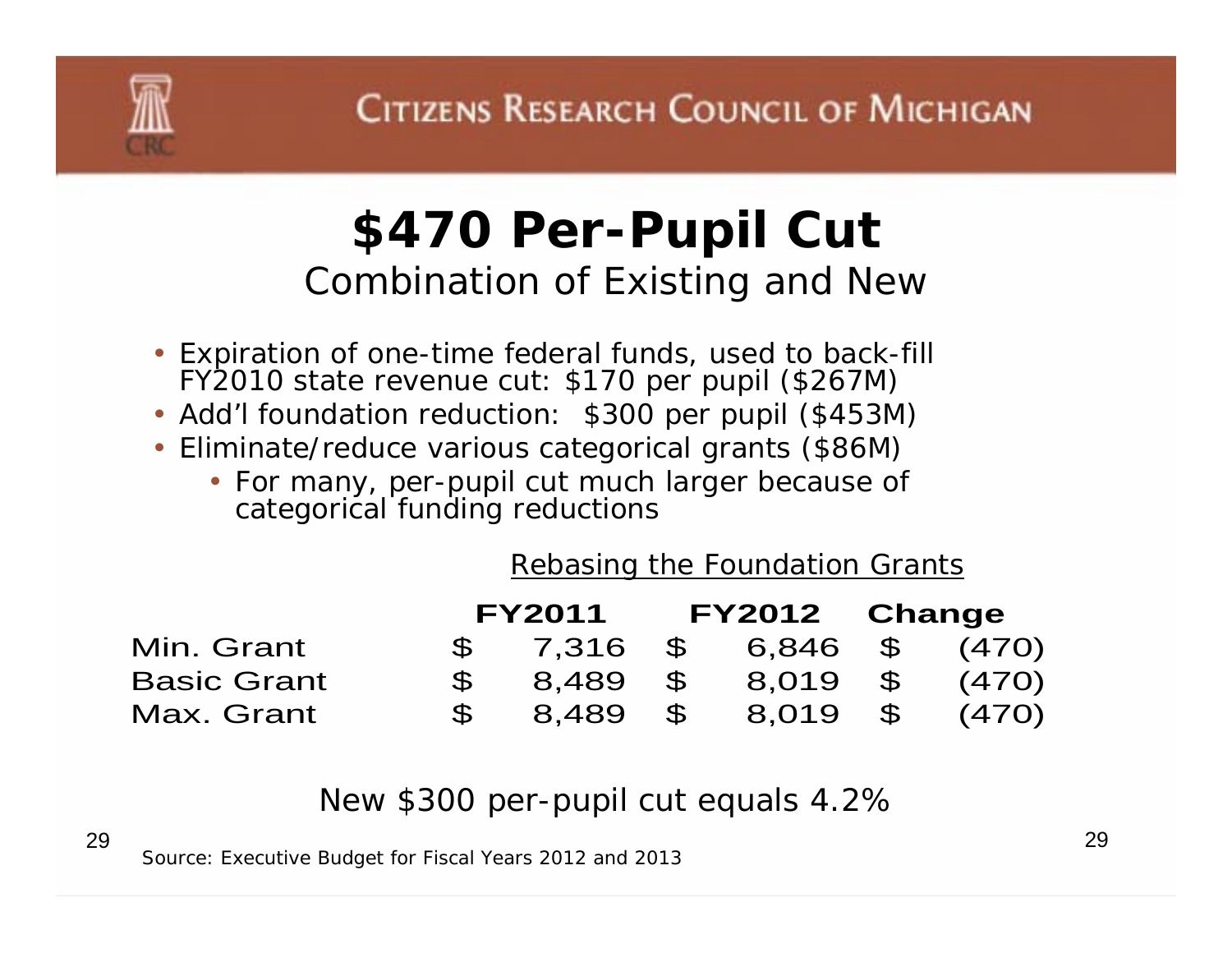# **Increased Retirement Spending Adds to Challenges Facing Schools**

- Required employer retirement contribution increase because of poor investment performance
- Will add to fiscal challenge facing schools
- Rate increase: 20.7% of payroll to 24.5% of payroll
	- Equivalent to \$245 per-pupil spending increase
- Combined with Governor's funding cuts, effective reduction amounts to \$715 per pupil or 10%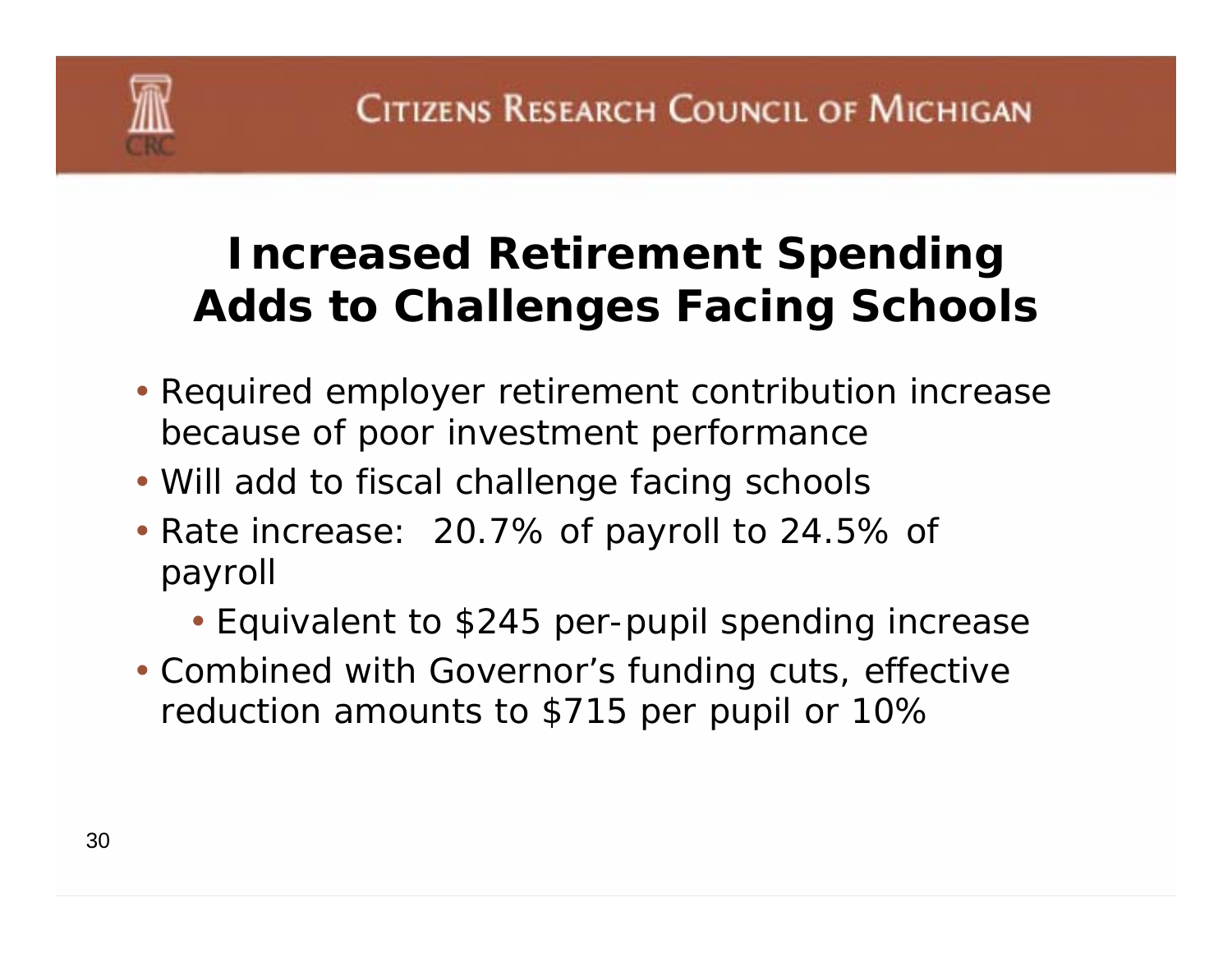# **House and Senate Proposals**

### **House**

- Proposal mirrors Governor's budget in aggregate
	- Higher education funding shift of \$900 million
- 3.5% per-pupil cut (range: \$426 to \$468)

### **Senate**

- Reduces higher education funding shift to \$400 million
- \$170 per-pupil cut for all districts
- Half-day kindergarten payment (\$200 million)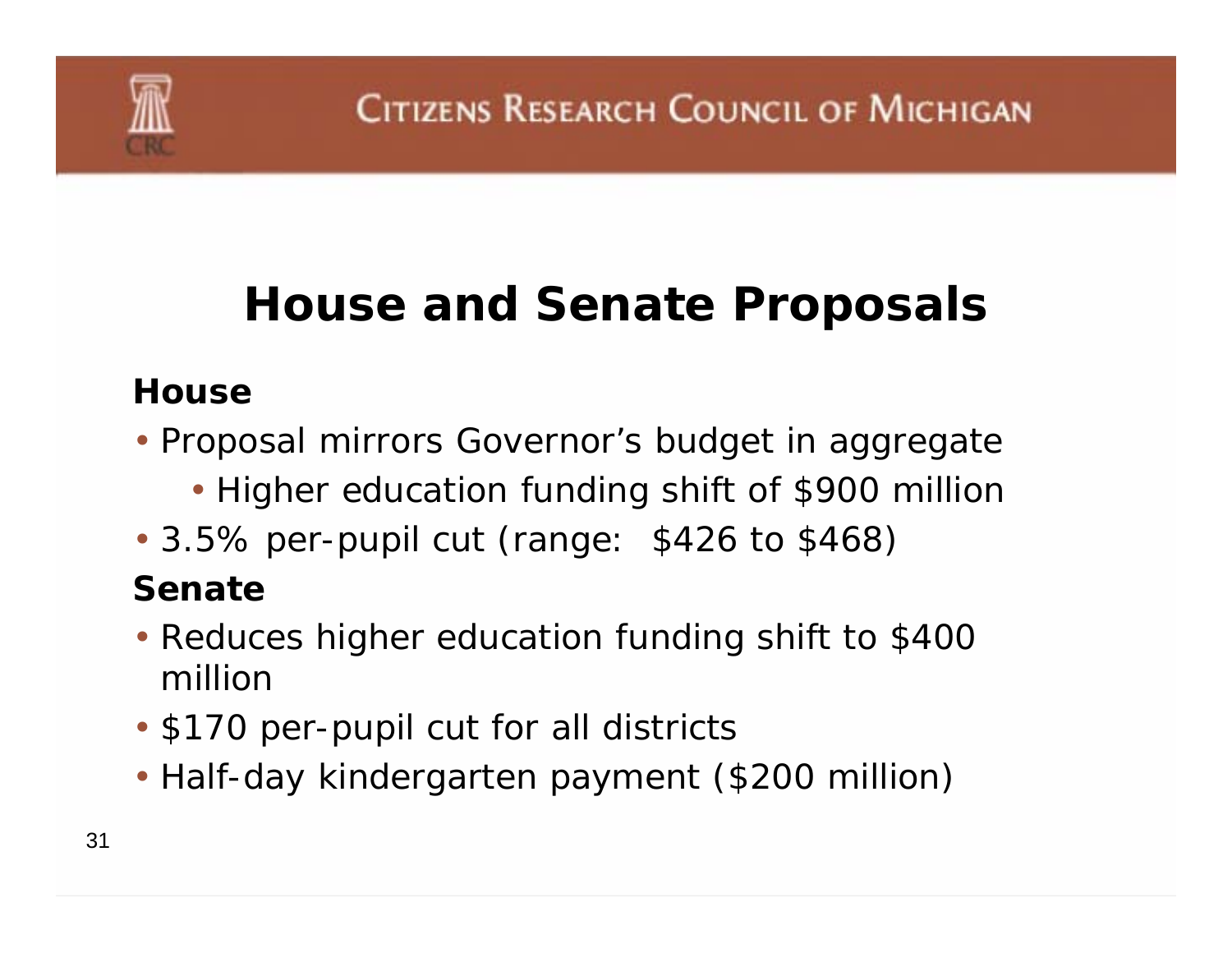# **Where Things Stand Today**

- Tax restructuring plan passed by legislature, increased size of net tax cut from \$254 million to \$560 million
- Improving economic picture will result in additional state revenues (FY2011, FY2012, and FY2013), but most will be needed to finance the tax cut (in FY2012 and FY2013)
- On net, approximately \$200 million in "new" revenue available for the state budget in FY2012 when compared against the Governor's plan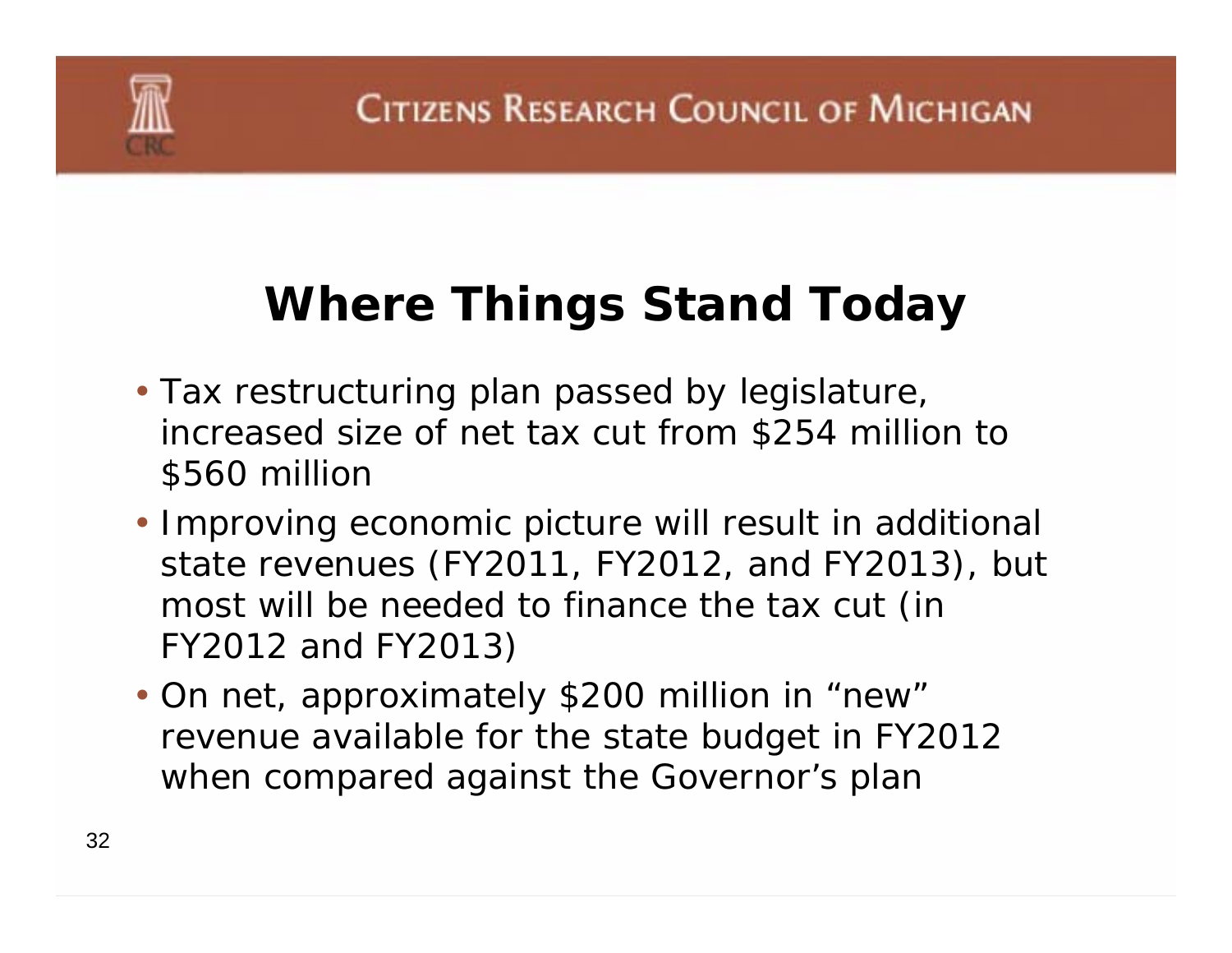# **Summary of Recently Enacted Tax Changes**

|                                         | <b>FY 2012</b> | <b>FY 2013</b> |
|-----------------------------------------|----------------|----------------|
| <b>MBT Current Law</b>                  | \$2,159.0      | \$1,990.6      |
| Revenues from New Tax Law               |                |                |
| MBT (4th quarter 2011 and annual pymts) | \$604.5        | \$0.0          |
| New Corp Tax                            | \$460.2        | \$342.9        |
| Bus. Tax Under New Tax Law              | \$1,064.7      | \$342.9        |
| <b>Net Business Tax Cut</b>             | (\$1,094.3)    | (\$1,647.7)    |
| Income Tax Increases                    | \$559.1        | \$1,423.7      |
| Net Impact Tax Law Changes              | (\$535.2)      | (\$224.0)      |
| GF                                      | \$154.7        | \$438.0        |
| <b>SAF</b>                              | (\$689.9)      | (5662.1)       |

33

Source: May 2011 Consensus Conference Handout. Totals do not include \$25 million tax implementation cost.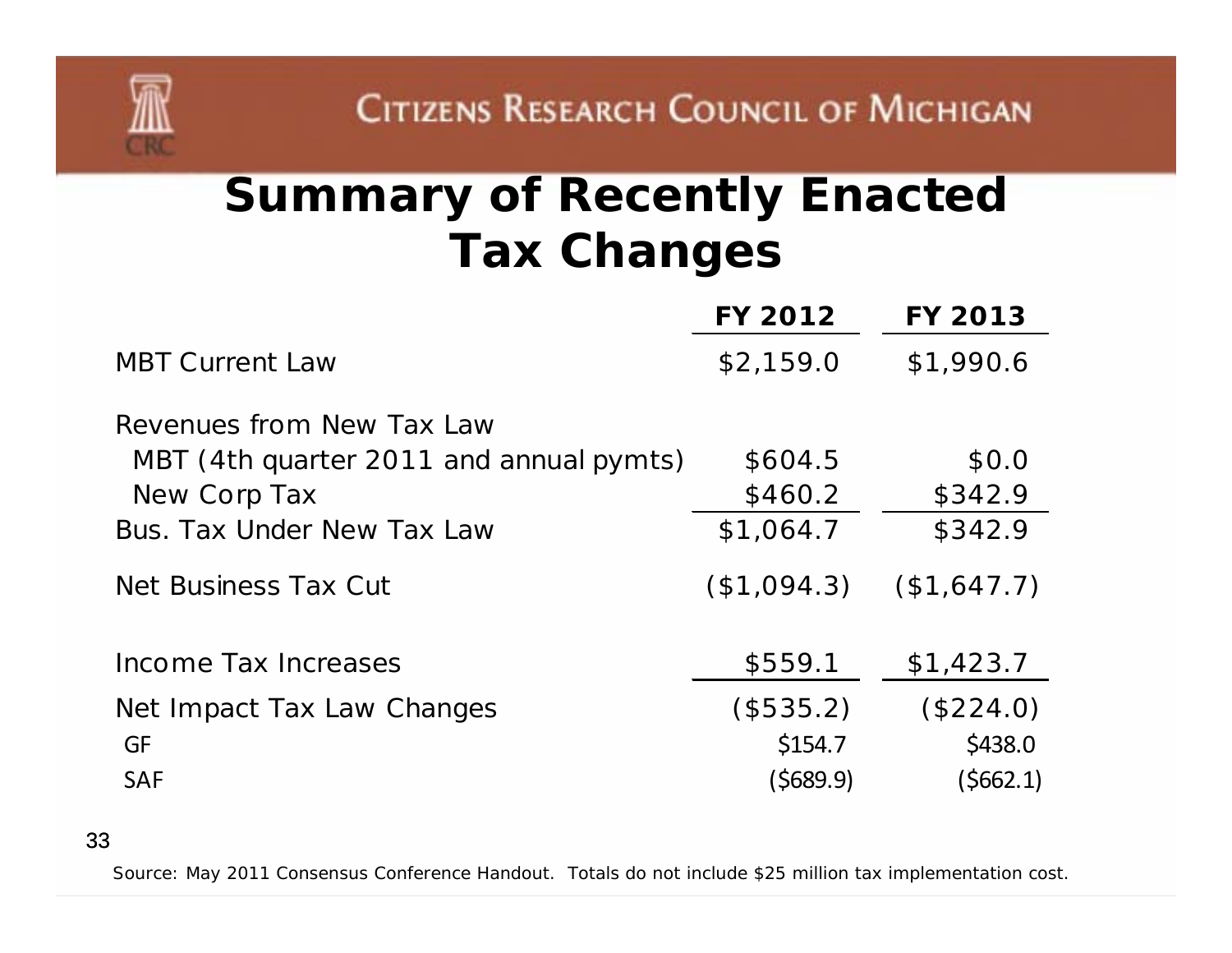## **May Consensus Revenue Changes**

- FY 2011 revenue estimates increased by \$428M (\$296M GF; \$132M SAF)
- FY 2012 revenue estimates increased by \$499M but tax plan cost up by \$306M (compared to budget proposal) so net increase \$193M (\$147M GF; \$46 SAF);
- FY 2013 up \$564M but enacted tax plan up \$356M so set increase \$207M (\$184M GF; \$23M SAF)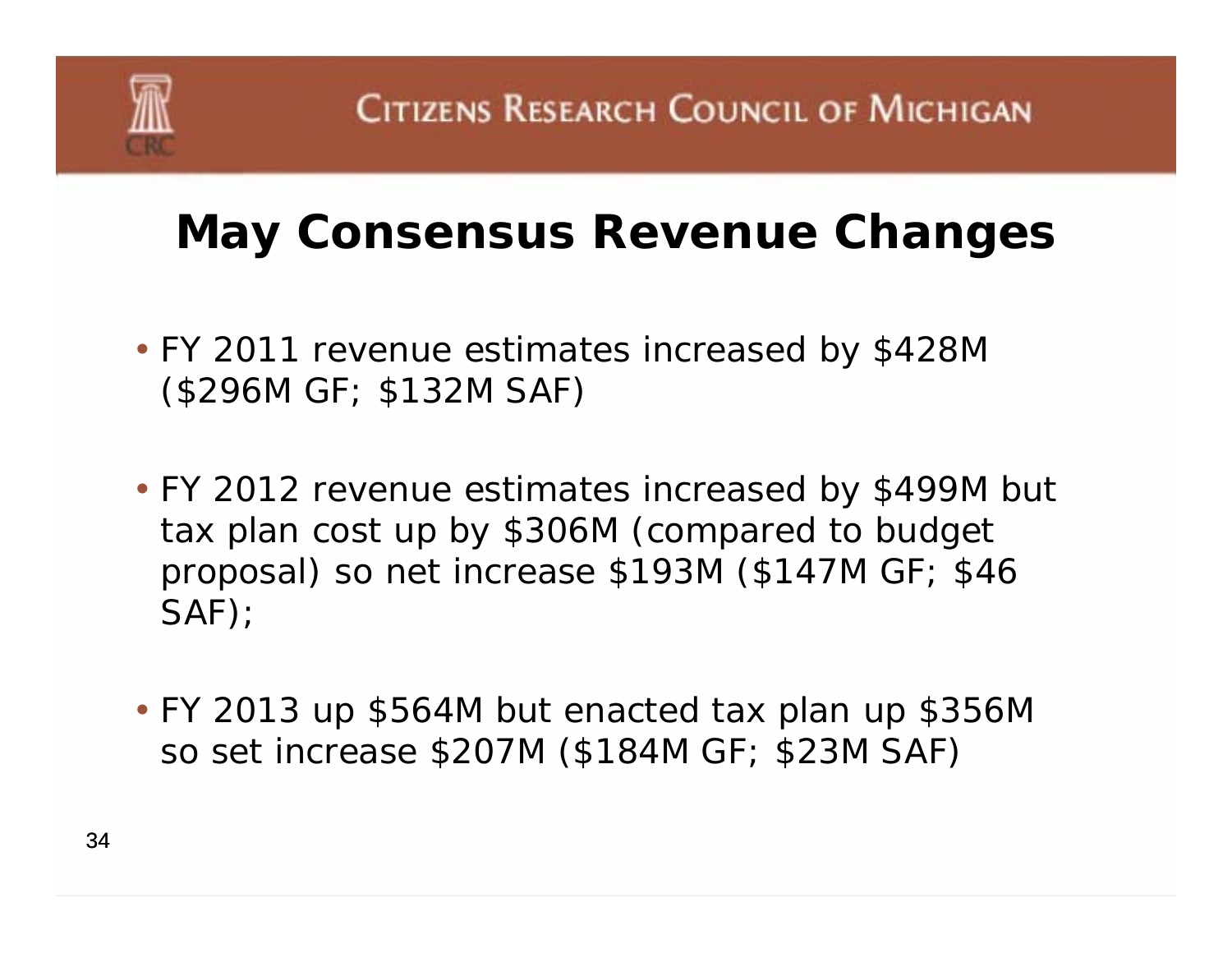# **Announced Budget Deal\***

- Additional \$310 million (\$200 per student) added back to K-12 budget
- \$396 million in School Aid Fund to higher education and community colleges
- How will \$310 million (approx. \$200 per pupil) be distributed? Foundation grant? Categorical?
	- \$160 million to be set aside to meet retirement contribution (2 point reduction to 24.46%)
	- \$150 million to districts that meet "financial best practices"
	- Per-pupil amounts will vary by district
- Bottom line: Likely to still see \$470 per-pupil cut to foundation grant ("re-base"), with add'l money restored if certain criteria are met

35\* As of May 23, from various sources (e.g., MSBO, MASA)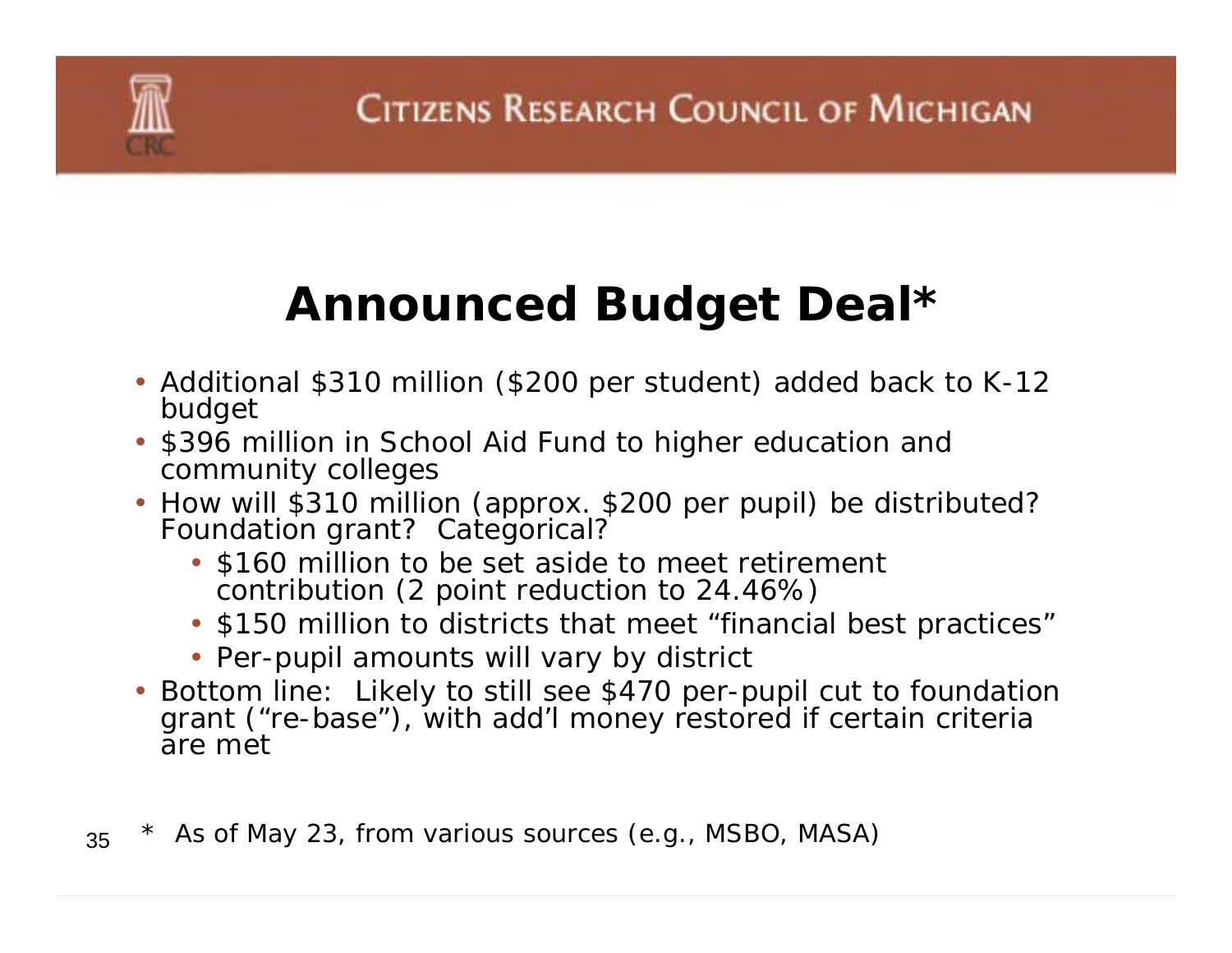# **Recent Legislation Aimed at Controlling School Costs**

- Senate Bill 7 (80/20): Requires all public employees to pay at least 20% of health care premium
- House Bill 4152 ("step" freeze): Freezes pay and benefit levels when collective bargaining agreement ends and prohibits retroactive pay increases
- Public Act 4 (Emergency Manager): Allows suspension, modification, and renegotiation of collective bargaining agreements and contracts